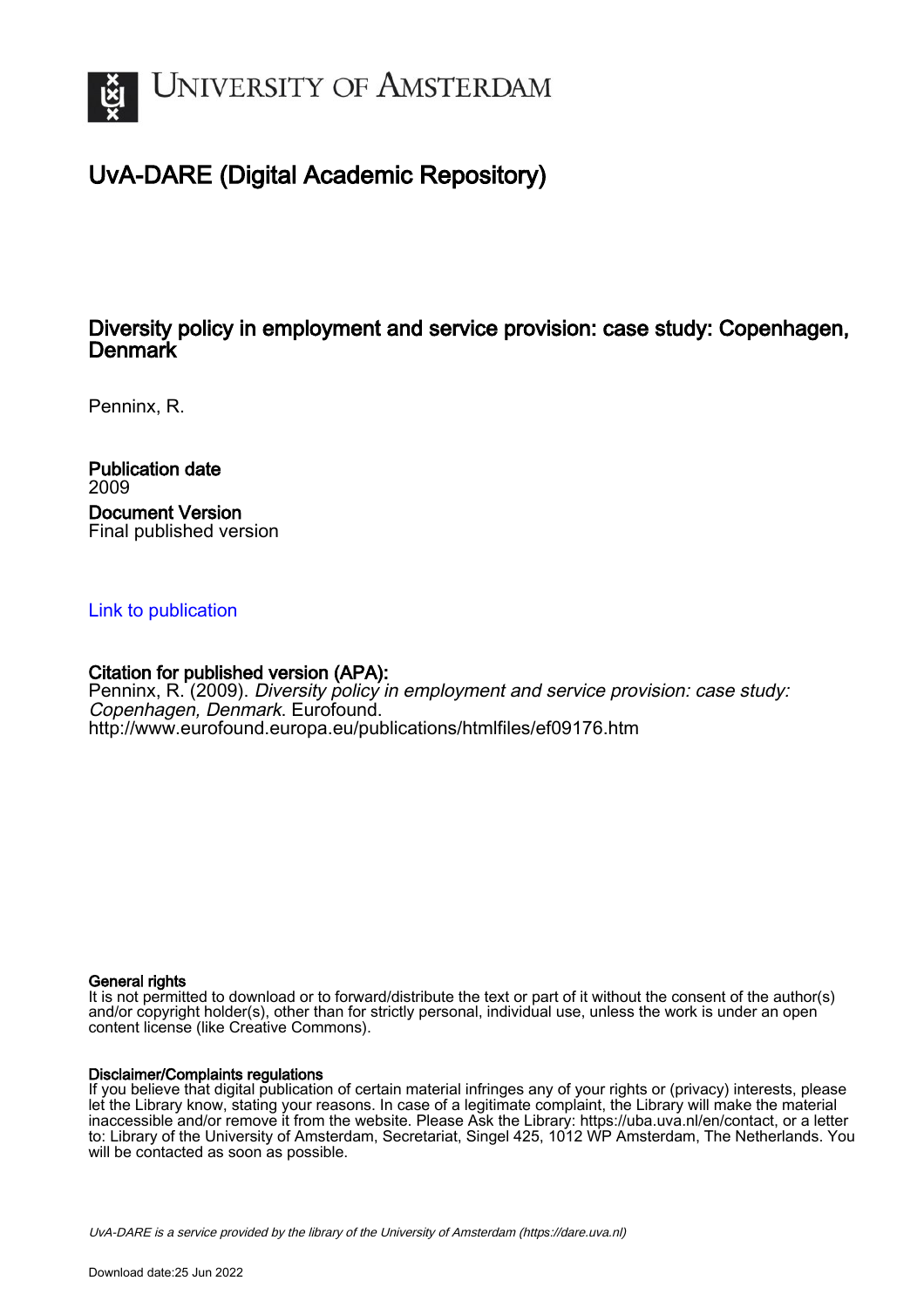

# Diversity policy in employment and service provision

# Case study: Copenhagen, Denmark

**Click for contents**

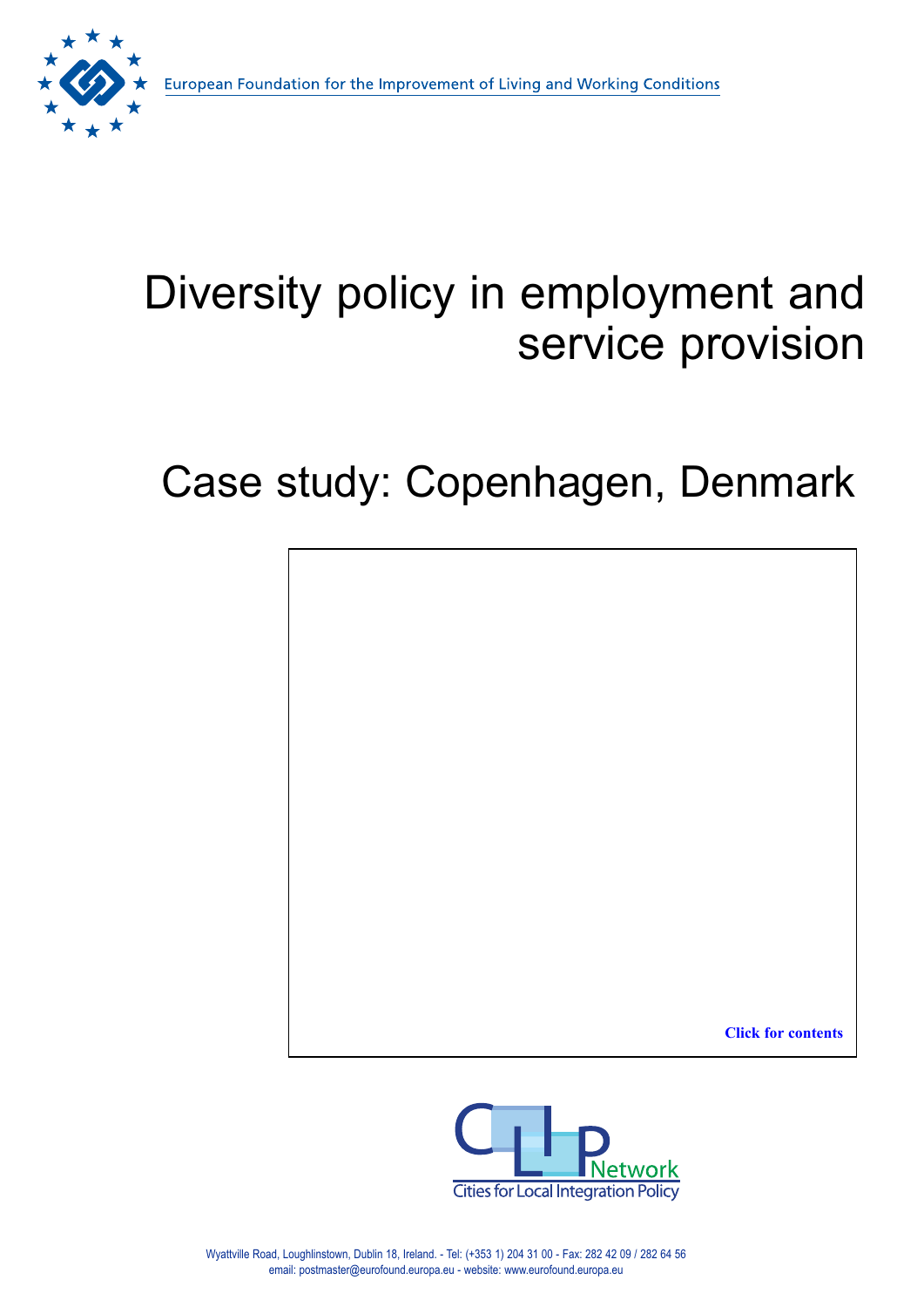# **Contents**

| <b>Background</b>                               | $\mathbf{1}$ |
|-------------------------------------------------|--------------|
| <b>Profile of Copenhagen</b>                    | 6            |
| <b>Approaches to diversity</b>                  | 10           |
| <b>Employment policy, practice and outcomes</b> | 12           |
| Diversity in service provision                  | 18           |
| <b>Conclusions</b>                              | 19           |
| <b>References</b>                               | 21           |
| List of contacts and informants                 | 22           |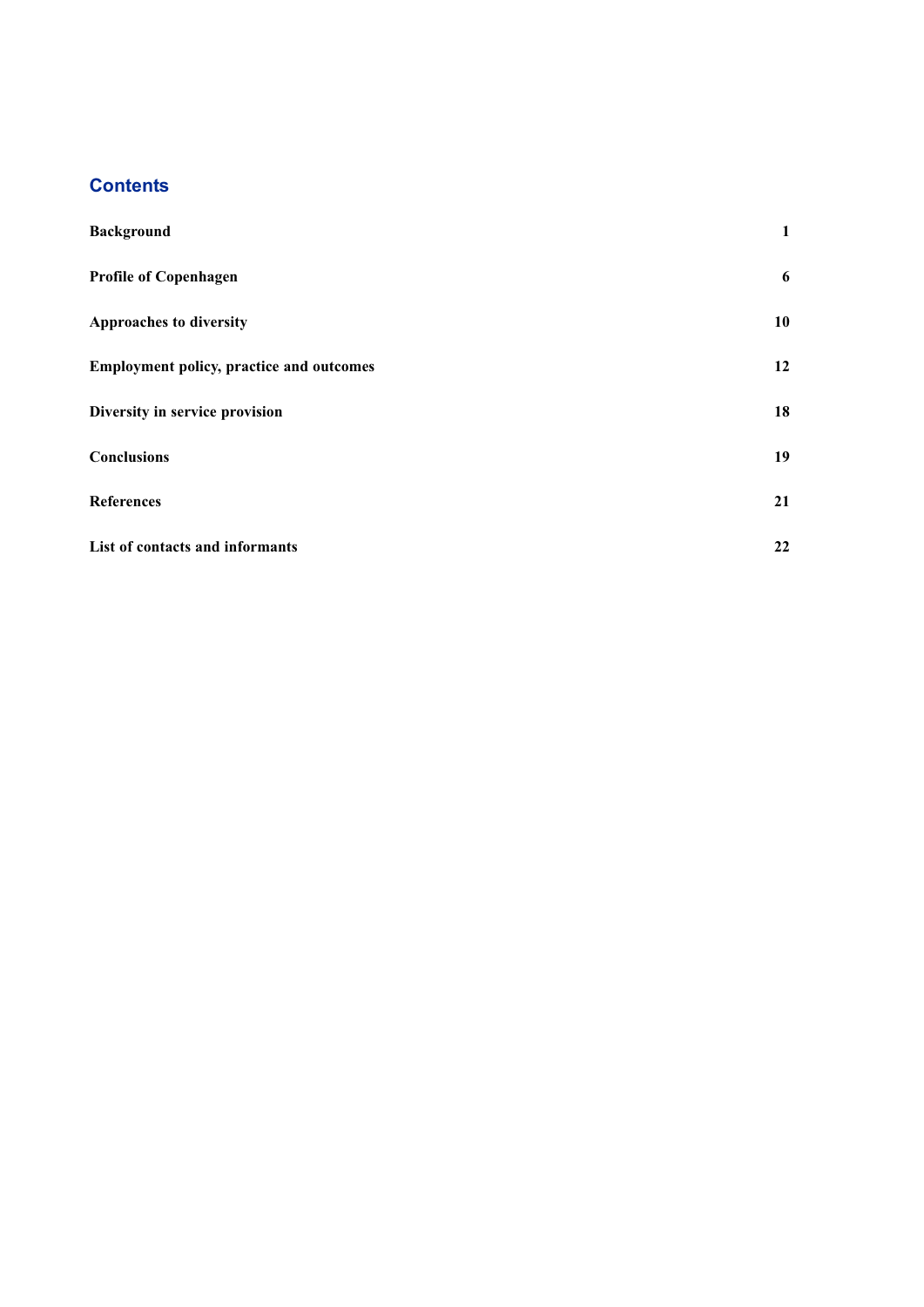# <span id="page-3-0"></span>**Background**

# **History of migration to Denmark**

Denmark has known substantial immigration since as early as the 16th and 17th centuries, including Dutch farmers and Jews, and a continuous inflow of Germans between the mid-17th and 19th centuries. In the second half of the 19th century many workers arrived from Germany, Sweden and Poland. In 1885 foreigners made up 8% of the population of Copenhagen. The two world wars, in addition, brought many East Europeans, Jews and Germans (Hedetoft 2006, p. 2)

Notwithstanding these past experiences of immigration, Denmark did not regard itself as, and still does not want to be, an immigration country in the period after the Second World War. In the early post-war period more people emigrated from Denmark (predominantly to the new world) than settled as newcomers, and the ones that came were from Nordic and Western countries. Denmark's post-war immigration started, as with most of its neighbours, with the recruitment of 'guest workers' in the late 1960s and early 1970s. Compared with its southern neighbours, however, such recruitment was relatively late and small. Workers came mainly from Turkey, Pakistan, Yugoslavia and Morocco. At the time of the first oil crisis (and end of recruitment) in 1973 their total number was only about 15,000.

After 1973 immigration to Denmark was predominantly supply driven. Firstly refugees from Chile and Vietnam in the 1970s were followed by refugee and asylum migration from Bosnia, Iran, Iraq, Somalia, Afghanistan and Lebanon in the 1990s. Secondly, family members and later spouses of migrant workers and refugees came to Denmark in significant numbers. And thirdly, recent immigration has come from the new EU accession countries, particularly from Poland and the Baltic states, estimated at between 5,000 and 10,000 in 2006 (Hedetoft 2006, p. 2).

These inflows have led to a significant growth of the immigrant population in the country, since the beginning of the 1990s.**<sup>1</sup>** UN publications give the following key data on residents with an immigration background, based on the criterion of place of birth outside Denmark:

|                    | 1985  | 1990  | 1995  | 2000  | 2005  |
|--------------------|-------|-------|-------|-------|-------|
| Total population*  | 5,114 | 5,140 | 5,228 | 5,320 | 5,431 |
| Migrant stock**    | 190   | 220   | 250   | 304   | 389   |
| $\frac{0}{0}$      | 3.7   | 4.2   | 4.8   | 5.7   | 7.2   |
| of which refugees* |       | 33    |       | 71    | 65    |

Table 1: *Total population and migrant stock in Denmark 1985–2005.*

Note: \* *in thousands*; \*\* *criterion: born outside the country* Source: **http://www.unpopulation.org**

The percentage of immigrants in the total population was only 3.7 % in the mid-1980s. In 20 years (by 2005) that percent[age doubled: 7.2% of the total](http://www.unpopulation.org) population of Denmark are immigrants (i.e. born outside Denmark).

**<sup>1</sup>** According to Statistics Denmark, the number of residents from non-Western countries increased by 520% between 1980 and 2005, forming 90% of the total increase in resident foreigners in that period.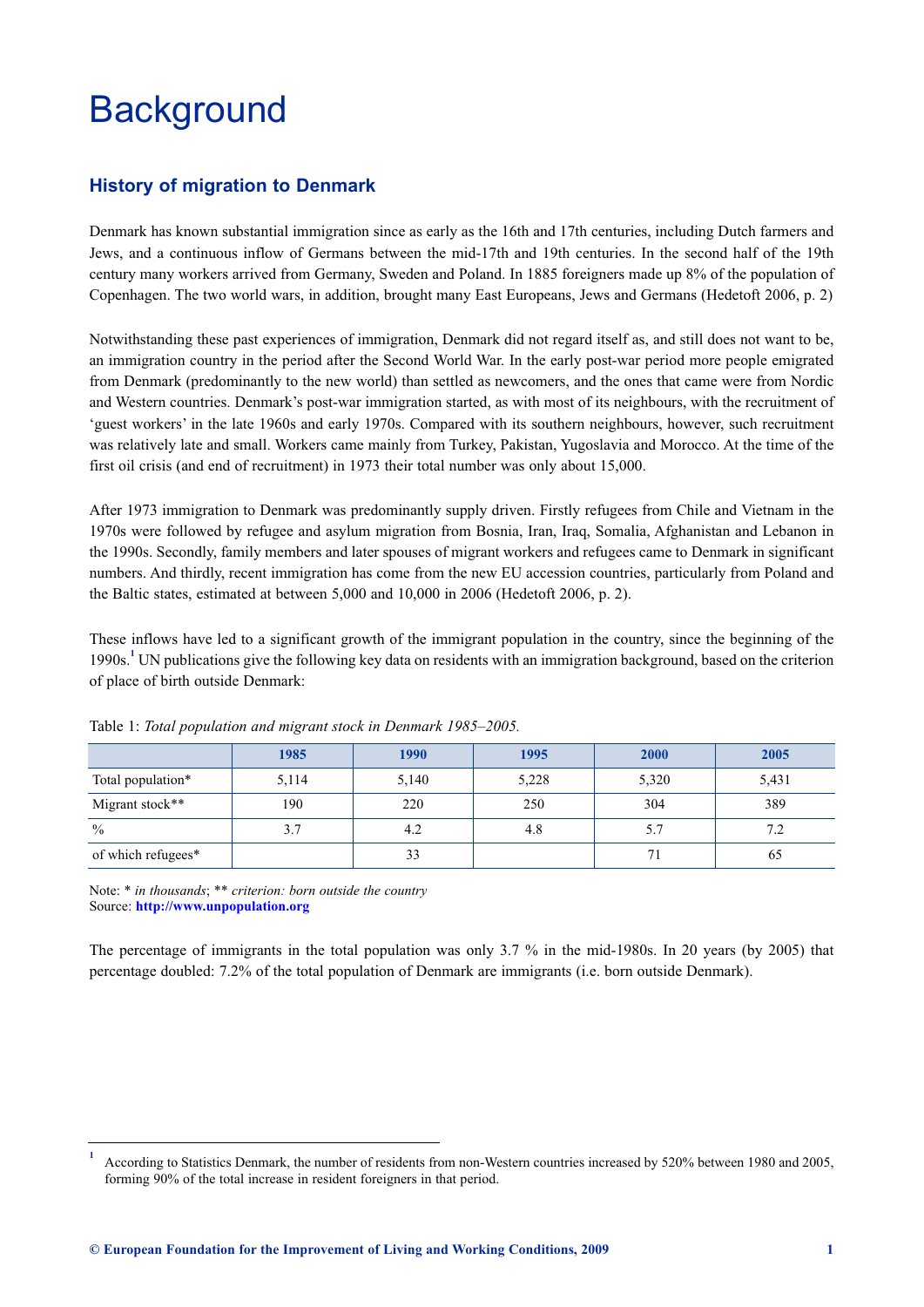Alternative definitions<sup>2</sup> indicate different percentages: as at 1 January 2007 the number of registered foreigners (nationality criterion<sup>3</sup>) was 278,096 (5.1% of the total population). The number of immigrants at that date amounted to 360,902, and descendants (second generation immigrants) was 116,798, totalling 477,700 or 8.8% of the total population. Of these 330,525 (6.1% of the population of Denmark) originate from a 'non-Western country'. The six largest immigrant groups – in order of size – are from Turkey, Iraq, Germany, Lebanon, Bosnia and Pakistan. Muslims from Turkey, Pakistan, Iran, Iraq, Syria, Egypt and Lebanon number around 200,000 and account for nearly half of all non-Western foreign residents in Denmark.**<sup>4</sup>** The website of the Ministry of Refugee, Immigration and Integration Affairs sets the estimate somewhat higher at 210,000 Muslims (retrieved 17/08/07).

Stock data of Danish statistics as at 1 January 2007 indicate that the three largest cities in Denmark also have the highest percentage of 'immigrants and descendants': Copenhagen 19.8%, Århus 12.9% and Odense 12.4%, against 8.5% for the country as a whole. Non-Western immigrants and descendants in these same cities represent 13.9%, 9.6% and 9.4%.

## **National integration policy**

As general background it is important to realise that Denmark has developed since the Second World War a universal welfare state based on high levels of public provisions in such areas as public health, education, unemployment benefits and old age pensions, accessible to all residents in the country. Policies relating to immigration and integration developed relatively late. From the mid-1980s on there were policy efforts to restrict immigration to Denmark. The Aliens Act of 1986 was devised to be able to restrict immigration and applications for asylum in Denmark. In 1992 the law regulating family reunification removed the automatic right to reunification and tightened up possibilities for entrance for this category, by, among other ways, imposing a 'breadwinner condition' for resident spouses.

In the 1990s the issue of immigration and integration developed into a controversial and politicised issue, particularly after the establishment of the Danish People's Party (DPP) in 1995 that mobilised electoral support on the immigrant issue above all others. The party also did this successfully in the electoral campaigns of 1998, 2001 and 2005. Although the DPP was never part of the government coalition, their influence on policies has been and still is great. In Hedetoft's (2006, 5) formulation: 'It is particularly the DPP, supported by the media, which managed to keep the debate alive over the past 10 years and has been successful in placing it squarely at the centre of political attention. The strong support for the DPP's articulate anti-immigrant policies has meant that, by and large, all other parties in the Danish Parliament have chosen to mobilise on this issue and have prioritised migration and integration policy area in their policy statements and legislative proposals.'**<sup>5</sup>**

**<sup>2</sup>** Statistics Denmark has introduced two novel sets of definitions that are frequently used: the first one is that of Dane (at least one parent is a Danish national and was born in Denmark), Immigrant (born abroad) and Descendant (child of an immigrant born in Denmark). The second is that of Western (all EU-countries plus Iceland, Norway, USA, Canada, Australia, New Zealand, Andorra, Liechtenstein, Monaco, San Marino, Switzerland and the Vatican State) versus non-Western Immigrants and Descendants (all other countries): see Ministry 2006b, 18/19.

**<sup>3</sup>** Between 1995 and 2005 more than 54,000 foreigners acquired Danish citizenship (Hedetoft 2006, p. 2).

**<sup>4</sup>** More detailed figures on flows and stocks in: Ministry 2006b.

**<sup>5</sup>** Although few discard the substantial influence of the DPP on the immigrant question, it is also indicated that other factors have made that influence possible, and that other parties obviously have bought into the content of the discourse. The phrase 'a firm and fair integration/immigration policy' can be found in almost all party programmes. See also Frølund Thomson 2006. For an empirical analysis of the complicated relationship between immigration, politics and the welfare state see Goul Andersen 2006.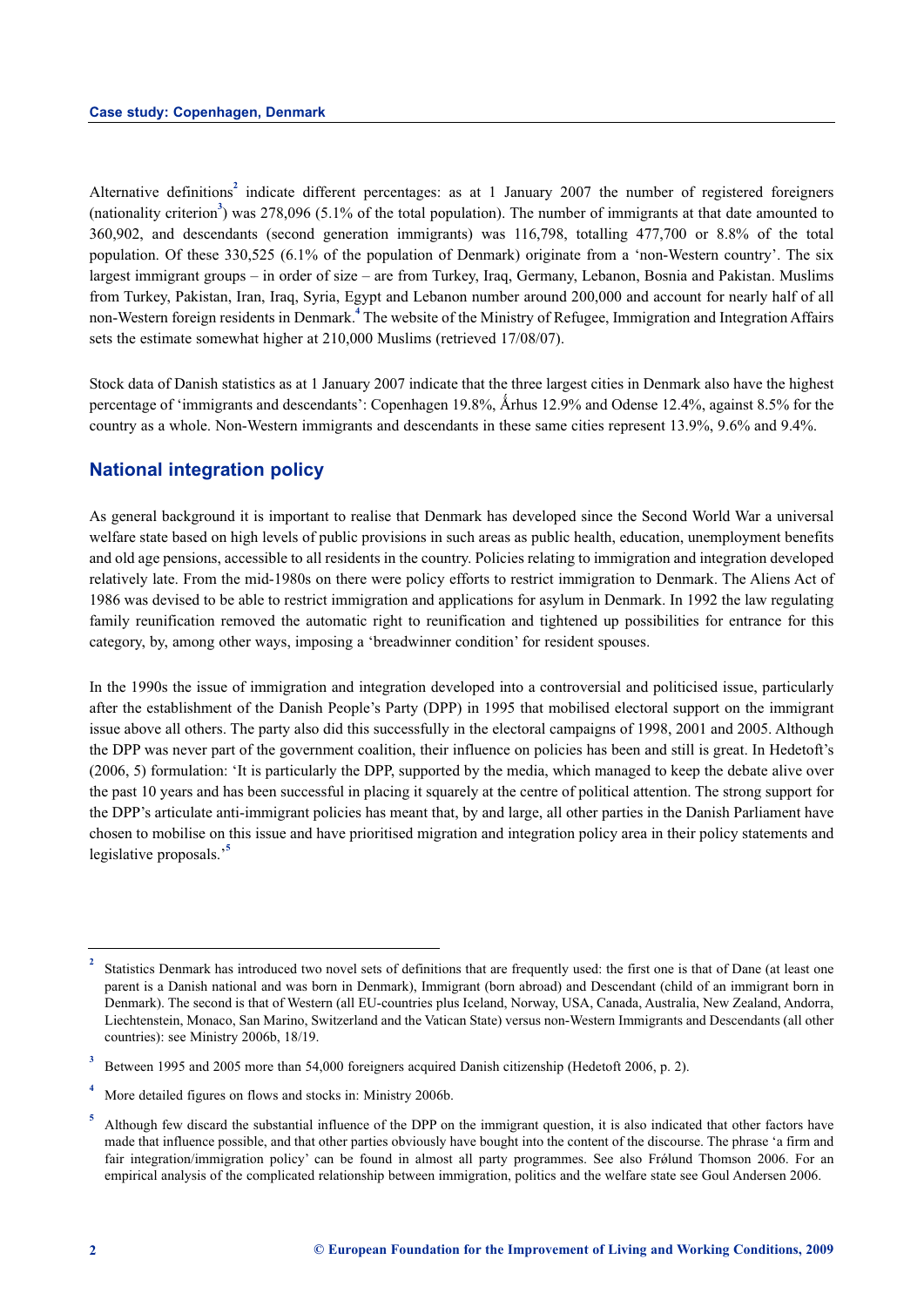It was in this political climate that the Social Democratic–Radical coalition introduced the 1999 Integration Act. Important features were that it put the main responsibility for integration in the hands of municipalities in order to improve the management and coordination of formerly disparate governmental and private bodies (such as the Danish Refugee Council). The integration period for refugees<sup>6</sup> was extended to 18 months, in which they should learn Danish, familiarise themselves with Danish history, culture and society, and acquire skills and competences to find jobs. During that period refugees would receive a monthly integration allowance (that was in the original proposal lower than regular welfare benefits, but after strong protest changed to the regular level). Family dependents, EU and Nordic citizens and immigrants coming on the so-called Job Card Scheme, i.e. recruited workers, were not obliged to, but were allowed to join the introduction programme.

Under the Liberal–Conservative government that took over from the Social Democratic–Radical coalition in November 2001, tougher governmental policies brought an end to what were labelled lenient immigration policies and practices of the former coalition. A new Ministry for Refugees, Immigration and Integration**<sup>7</sup>** was formed, taking over the former tasks of the Ministry of Internal Affairs. This new minister prepared a legislative package on immigration and integration to the Parliament, the principal purpose of which was 'to restrict the number of immigrants and refugees, to introduce tougher requirements on access to permanent residence and citizenship, to ensure the loyalty of newcomers to "Danish values", and to speed up the integration of immigrants, particularly of women and young, second generation males, into the labour market' (Hedetoft 2006, 9). The lower monthly integration allowance that was rejected in 1999 was now reintroduced. These proposals were passed in Parliament in the summer of 2002 with the support of the DPP.**<sup>8</sup>**

A number of measures followed.**<sup>9</sup>** In 2003 the minimum age for marriage migration was increased to 24 years, apart from other requirements like 'affiliation' (ties with Denmark), economic independence and proper housing.**<sup>10</sup>** Conditions for naturalisation, that were already strict through the *ius sanguinis* principle, were tightened: requirements of nine years' continuous residence, fluency in Danish, proper housing conditions and economic self-sufficiency were formulated. Similar requirements were introduced for acquiring a permanent residence permit. On the other hand anti-discrimination instruments were introduced. In 2003 the Act on Ethnic Equal Treatment was adopted and the Act on Unequal Treatment in the Labour Market was amended in 2004. In 2003, the Danish Institute for Human Rights became the National Equality Body and established the Complaint Committee for Ethnic Equal Treatment to review individual complaints (Ministry 2006b, 70/71).**<sup>11</sup>**

The group of immigrants for which the municipalities have these obligations are 'persons who 1) got residence permit after 1 January 1999, 2) were 16–64 years of age when they got their residence permit, 3) are from non-EU and non-Nordic countries, and 4) are refugees or family reunified' (Skifter Andersen, Heinesen & Husted 2005, p. 1).

**<sup>7</sup>** See: **http://www.nyidanmark.dk**

**<sup>8</sup>** Interestingly it was (re-)introduced as a general rule regarding 'all persons who have not lived in Denmark for the last seven years'. In practice few Danish citizens fall into that category, while most immigrants do. In 2006 the allowances corresponded roughly to 50–70% of the normal allowances. 'The incentive to take work is considerably enhanced by the new rates' (Ministry 2006b, p. 65). The [qualifying period was by 2006 e](http://www.nyidanmark.dk)xtended from three years to a maximum of seven years.

**<sup>9</sup>** For an overview of the categories of entrance and conditions attached to each see Ministry 2006b, 37–56.

**<sup>10</sup>** This had consequences both for native Danish and foreign residents in Denmark who want to bring a spouse from abroad. Conversations in Malmö, the city in the south of Sweden that is very near to Copenhagen since the new bridge connects the two cities, indicated that many Danes use Malmö and the more lenient Swedish rules to evade the new Danish restrictions. The bridge is therefore nicknamed the 'love bridge'. Swedish authorities estimated that there were more than thousand 'Danish couples' living in Malmö in 2004 as a consequence of the 24-year rule. Copenhagen city sources, however, suggest that it would be rather around hundred. See also Hedetoft 2006, p. 5.

<sup>&</sup>lt;sup>11</sup> It was indicated that access to and competence of this committee are limited. For example, the committee can only accept complaints from trade union members, if the complainant does not get help from the union. The committee may advise complainants to go to court, but cannot take itself cases to court.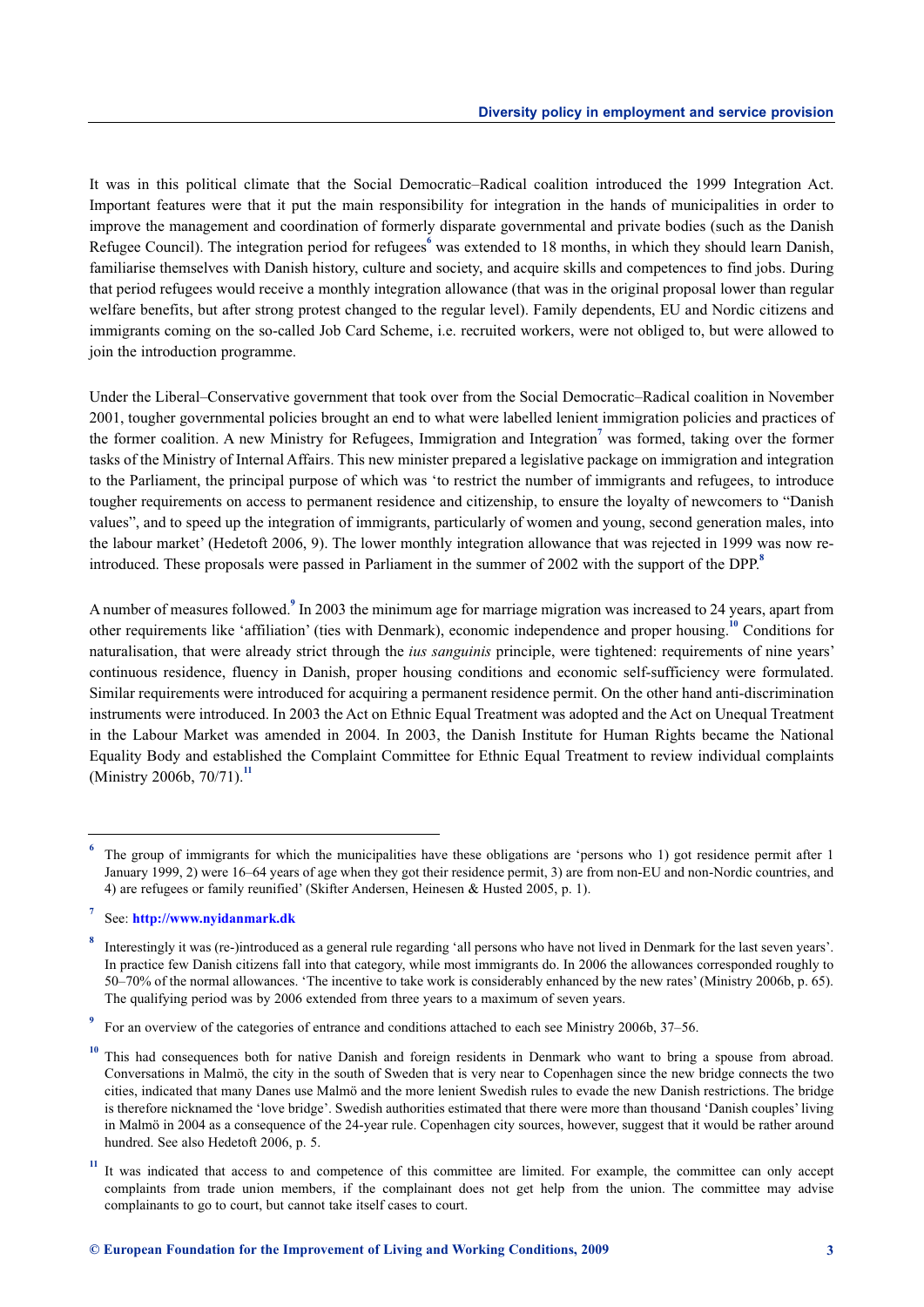As from 1 January 2004 a new Integration Act and a new Act on Danish Courses for Adult Aliens and Others entered into force. It was based on an agreement with the social partners and local authorities on promoting integration into the labour market and fitted the general policy of the government of 'More people in Work'. Amendments to the law had the purpose of securing flexibility and personal development for newcomers to the labour market. The public sector's efforts were re-directed to three tasks: counselling and upgrading; job training in private and public companies; and employment with a wage supplement. The duration of the formerly three-year individual integration contract has been extended (until the immigrant receives a permanent residence permit, which is normally after seven years) and the form has been changed in order 'to underline the responsibility of the individual foreigner for his or her integration into Danish society' (Ministry 2006b, 61).

In May 2005 a new Integration Plan 'A new chance for everyone' was launched by the national Government, after approval by Parliament. The intention, in the words of the official summary (Ministry 2005a) is 'to enhance its current integration efforts through several new initiatives intended to boost education and employment among immigrants and their descendants, counter ghettoisation in vulnerable neighbourhoods and prevent and combat crime'. The text is again framed generally – for everyone – but will primarily affect people with immigrant background. As to education and employment, new and more compulsory measures are proposed such as 1) to provide more pre-school training; 2) more vocational courses and apprenticeship schemes for youngsters; 3) to oblige young people (18–25) who receive cash assistance to begin a job-qualifying course; 4) to stimulate parents' responsibility by adjusting the family allowance scheme 'so that only young people of 15–17 years who have started a qualifying course or have a job with an educational perspective will be eligible for the allowance'; 5) 'the Government suggests that where both spouses receive cash assistance, the cash assistance to one of the spouses should be replaced by a lower spousal allowance if that spouse has not had ordinary paid work for 300 hours in the preceding two year period'; 6) 'in future, the local authorities must be obliged to provide offers to all recipients of cash assistance – also to people who have passively received maintenance for several years'.

The (English) summary text of the new Integration Plan does not mention diversity policies for employment or in services as part of policies. There are two references that could possibly hint at such policies, as follows: 'The job opportunities of each individual need to be made more visible. In particular, the Government intends to focus on the 25,000 or so vacancies posted each year on Jobnet, the job portal of the public employment service, for which no specific skills are required. Therefore future search results on Jobnet will be grouped into jobs for which no special skills are required (Hotjob) and other jobs' (Ministry 2005a, 2–3). And: 'To assist the local authorities to find jobs for more recipients of cash assistance, the Government will launch the programme 'A new chance for everybody'. This programme is intended to make sure that everybody is given the offers of active involvement that he or she needs. Accordingly, the local authorities will tackle the recipients of cash assistance who have not received any offers of active involvement for a long time' (Ministry 2005a, 3).

Hedetoft (2006, 7) characterises the integration policies of Denmark as follows: 'The official Danish position has been that ethnic minorities should be treated on an equal footing and that the ambition should be to have as few specially designed laws as possible (…) there is little sympathy for multicultural policies or positive discrimination (…) nor are there formalised rules for how institutions may adapt to cultural diversity. The ground rule is that minorities must learn how to come to terms with Denmark – not vice versa.<sup>12</sup> Consequently, there is also little space for collective organisation of migrant interests. There is freedom to organise, but such organisations are not given much influence. The Council for Ethnic Minorities (CEM) at the national level, and the local Integration Councils at the local level are meant to be sounding boards to governmental agencies.

**<sup>12</sup>** The Ministry for Integration launched a Diversity Programme in February 2007: **http://www.nyidanmark.dk**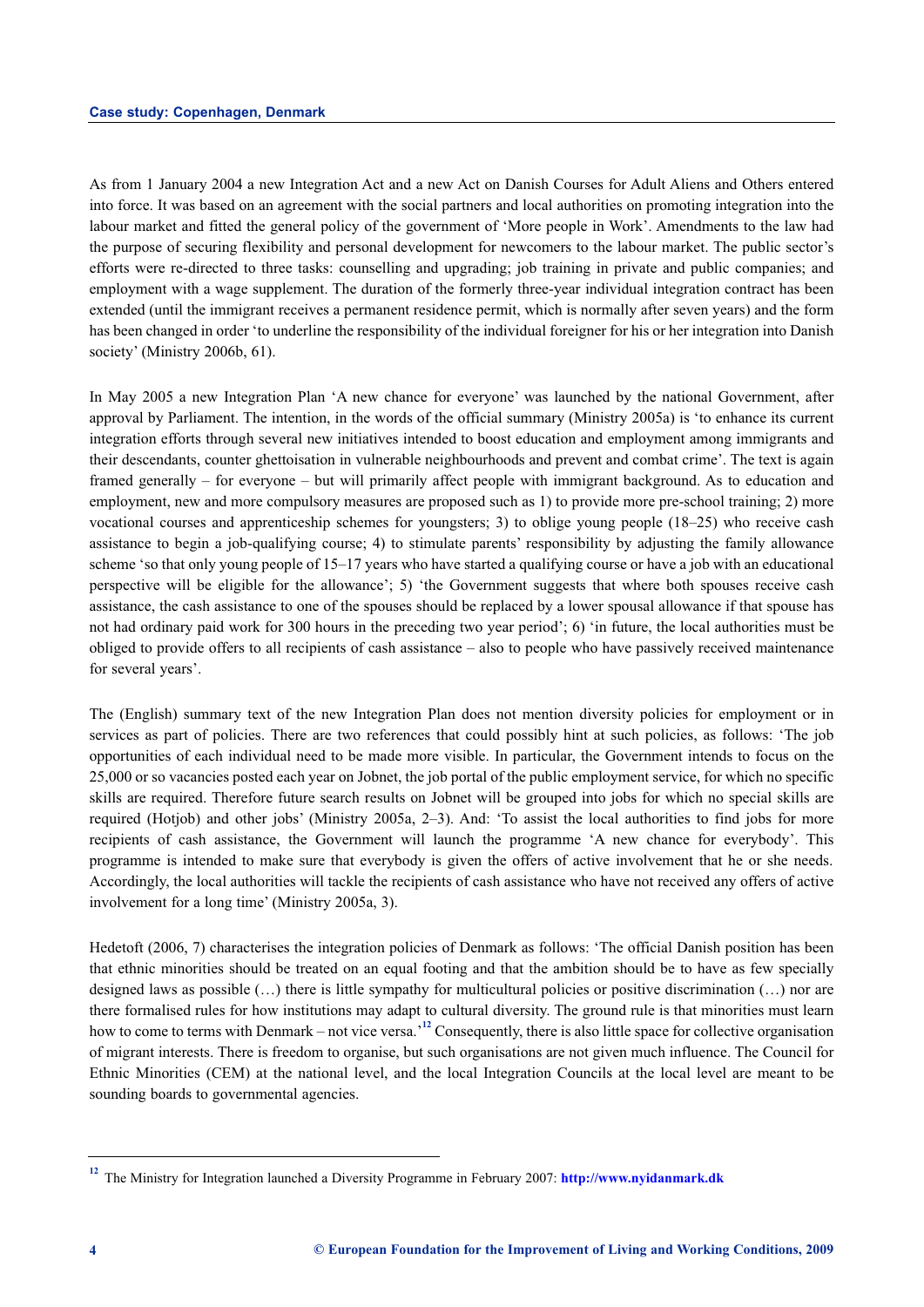The general picture of national immigration policies of the last two decades is thus one of consistent efforts to restrict further immigration, the only exception being the Job Card Scheme of 2003 that made it easier for highly skilled migrants to enter Denmark.**<sup>13</sup>** Integration policies are based on a specific approach: generic policies of equality in the domains of education and labour – increasingly mandatory for newcomers – to fit into Danish society; policies to be implemented at the local level. Anti-discrimination policies are the logical corollary. Cultural and religious factors, however, only appear in their negative forms (of undermining social cohesion): crime, ghettoisation and problems of new religions like Islam.

<sup>&</sup>lt;sup>13</sup> The most recent data seem to confirm that on the one hand the government is successful in restricting the unsolicited immigration, but that on the other hand demand-driven immigration is increasing. The Copenhagen Post (February 9–15, p. 7) reports that 46,500 aliens were given a temporary residence permit in Denmark in 2006 'nearly 30,000 of those coming either for work or study. In 2001 that number was a mere 13,000, making up only one-third of all residence permits issued.'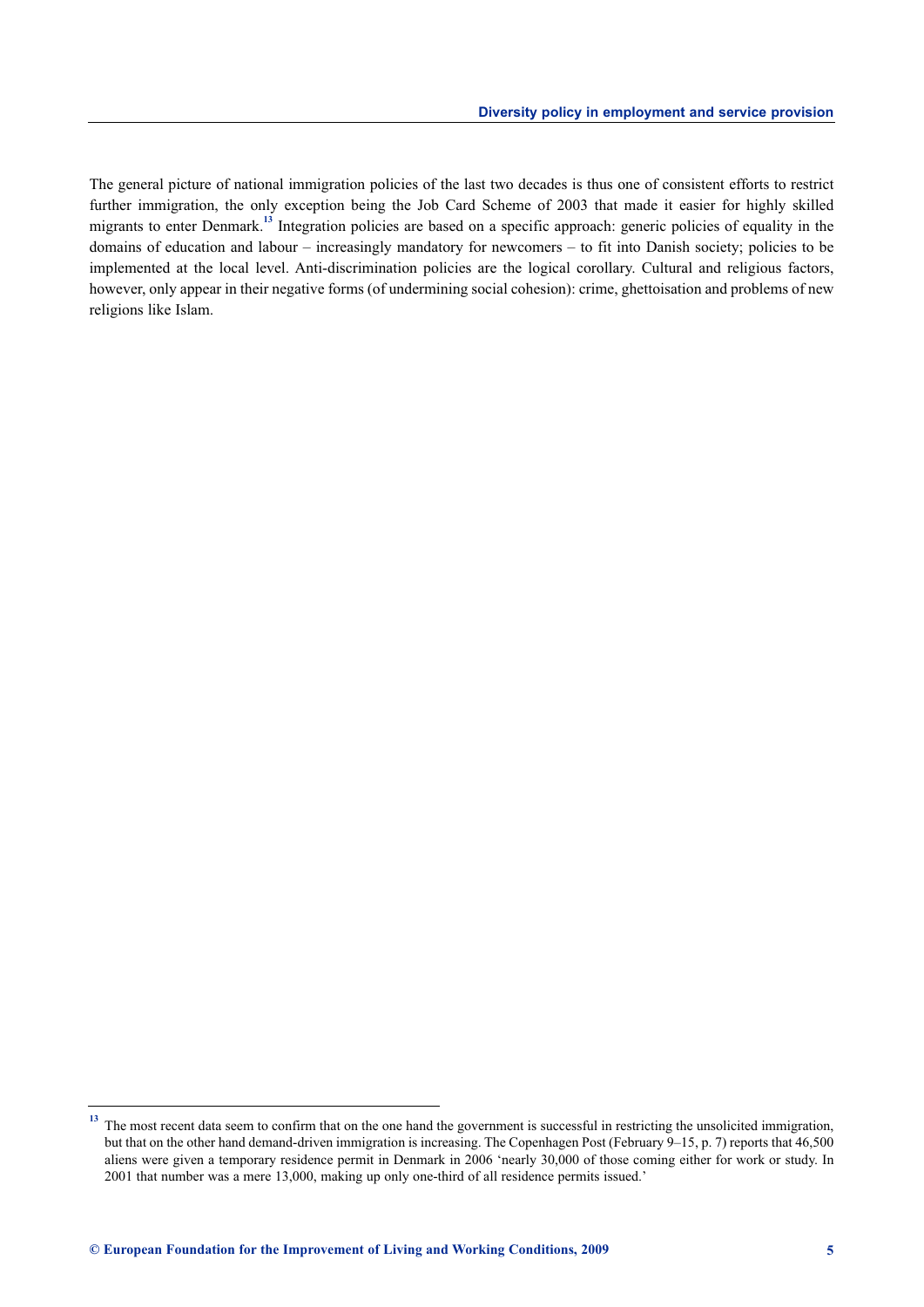# Profile of Copenhagen

### <span id="page-8-0"></span>**General structural data of the city**

Copenhagen (literally Merchants' Harbour) is situated on the eastern shore of the Øresund, the strait of water between Denmark and Sweden that connects the North Sea with the Baltic Sea. The city, founded in 1167, developed into an important trading city. In 1807, during the Napoleonic wars, Copenhagen was severely damaged, but recovery took place in the second half of the 19th century based on industrialisation, new crafts, trade and banking (Skifter Anderson et al, 2000).

Nowadays Copenhagen is the capital of Denmark and the country's political and financial centre, with 503,752 inhabitants as at 1 January 2007. The limited physical size of the city – 91 square kilometres – leads to a remarkably high population density of some 5,800 people per square kilometre. The economic profile of the city has changed significantly in recent decades towards an international service-based one: around the turn of the century the city had around 307,000 jobs, 28,000 of them in manufacturing industries, 48,000 in trade and tourism, and 191,000 in other services (Skifter Andersen et al, 2000, 15). Around 15% of the country's gross national product is produced in Copenhagen City. Among the larger and well-known companies are the Carlsberg Breweries, the Novo Nordisk pharmaceuticals, the Maersk shipping conglomerate, the Danisco conglomerate, and the FLS Industries.



Figure 1: *Map of the City of Copenhagen and adjacent region*

Source: *Greater Copenhagen Authority*

Together with the enclave Municipality of Frederiksberg (92,234 inhabitants) and 18 suburban municipalities, Copenhagen City used to form the Wider Territorial Unit for the Urban Audit, with a population of approximately 1.2 million inhabitants (23% of the country's population). The Copenhagen Metropolitan Region, made up of the Wider Territorial Unit and the counties of Frederiksberg and Roskilde, constituted a still larger infrastructural and geographical entity with around one third of the country's population. This administrative structure has been changed as of 1 January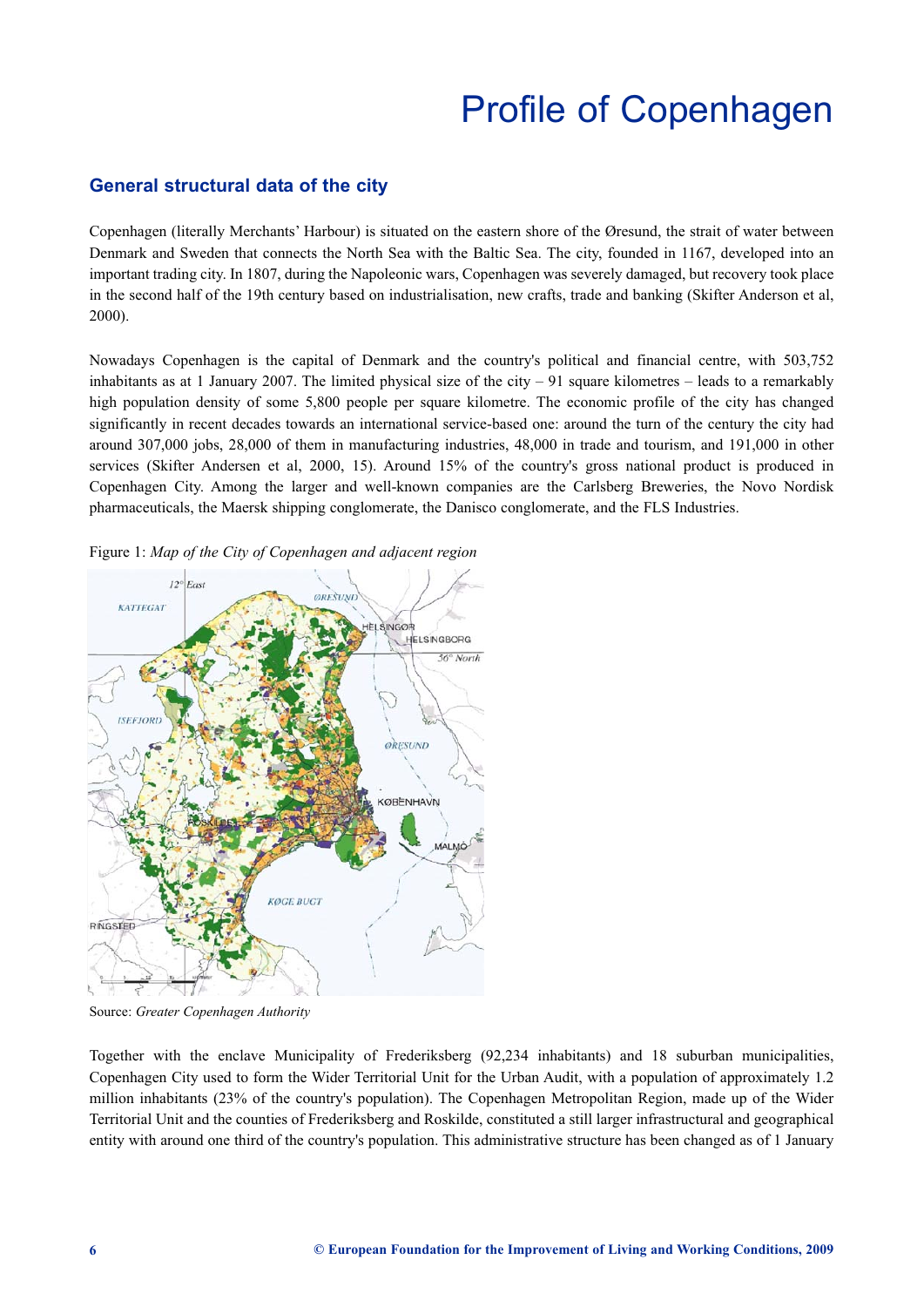2007 (see Figure 2 below). Since 2000 the Øresund (railway and road) bridge has connected Copenhagen with the south of Sweden, particularly Malmö, thereby creating a transnational economic Øresund zone, facilitating cooperation and exchange on all levels.



Figure 2: *The new administrative division since 1/1/2007.* 

| Table 2: Facts about Denmark and Copenhagen plus the surrounding region 2004-2005 |  |  |  |
|-----------------------------------------------------------------------------------|--|--|--|
|-----------------------------------------------------------------------------------|--|--|--|

|                            | Area $km2$ | Number of<br>Municipalities* | <b>Dwellings</b><br>1.000 | <b>Population</b><br>1.000 | <b>Jobs</b><br>1.000 |
|----------------------------|------------|------------------------------|---------------------------|----------------------------|----------------------|
| Municipality of Copenhagen | 90         |                              | 286                       | 500                        | 320                  |
| Copenhagen Region          | 2.900      | 29                           | 900                       | 1.830                      | 980                  |
| Øresund Region             | 21.200     | 79                           | 1.750                     | 3.600                      | 1.720                |
| Danish part                | 9.800      | 46                           | 1.200                     | 2.440                      | 1.230                |
| Swedish part               | 11.400     | 33                           | 550                       | 1.160                      | 490                  |
| <b>Denmark</b>             | 43.100     | 98                           | 2.630                     | 5.410                      | 2.700                |

Note: \* *1.1.2007*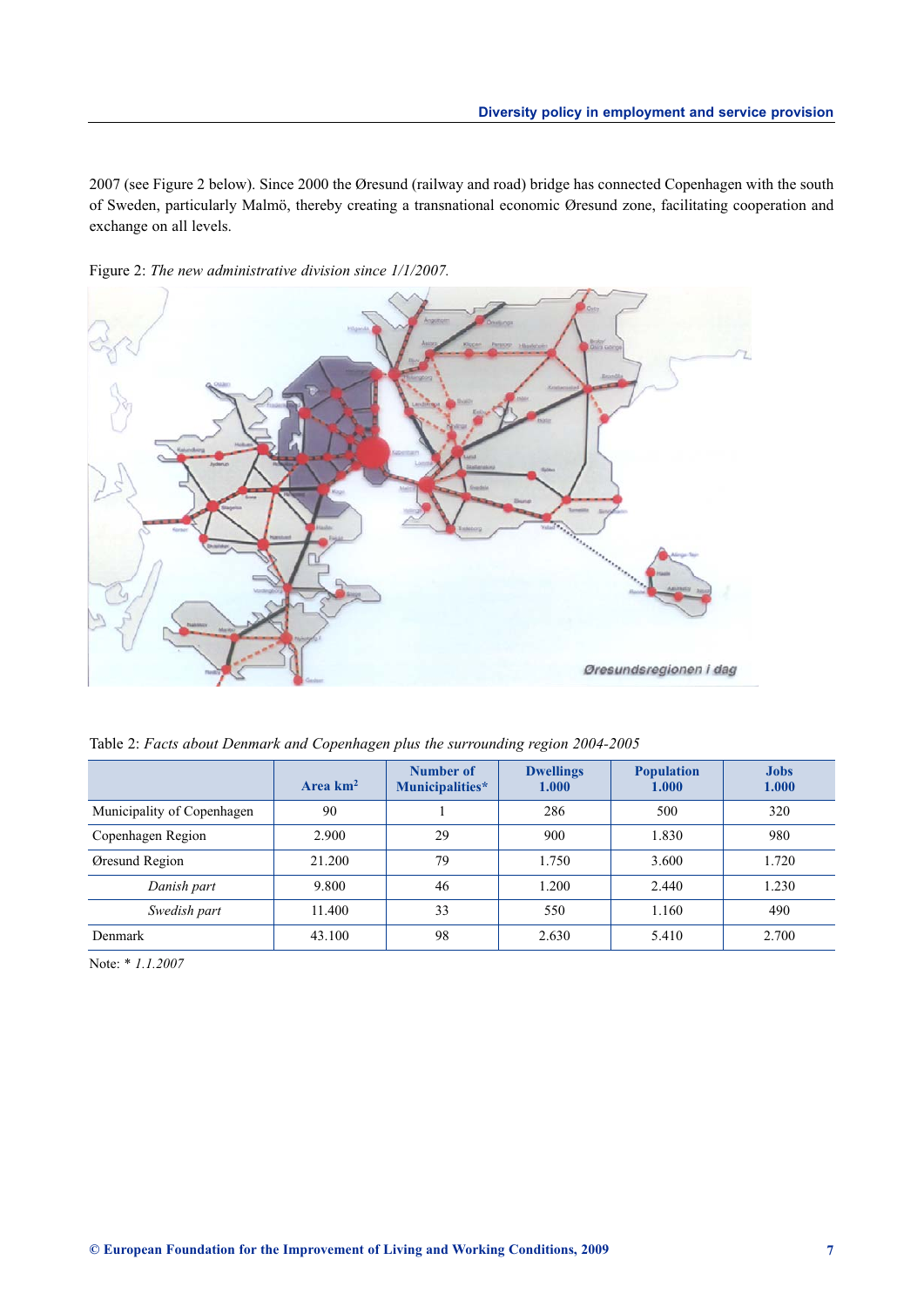### **Municipal migration and integration**

The growth of the national immigrant population as described above is reflected in the figures for Copenhagen, but at a significantly higher proportional level: Copenhagen has always been the attraction pole for immigrants to Denmark. As at 1 January 2007 99,799 of the 503,699 inhabitants of Copenhagen had a migration background (they or their parents immigrated): 19.8 percent (Ministeriet 2007, 41). Of all inhabitants 74,362 or 14.8 percent are immigrants in the narrow sense: born outside Denmark. The figures given in any recent policy documents, however, do not relate to immigrants as defined above, but to the target groups of policies: 'immigrants, the descendants of immigrants and refugees from non-Western countries' (Ministry 2005a, 5), excluding Western immigrants. This category was about 9 percent of the population of Copenhagen in the mid-1990s, grew to 14 percent in 2005 (City of Copenhagen 2006, 5) and is 14.4 percent as at 1 January 2008 (Koncernservice, City of Copenhagen 2008).

Copenhagen's integration policy has not escaped the general development and politicisation in the country described above, but the latest municipal policy document entitled 'Integration Policy' (City of Copenhagen 2006) differs somewhat from the national documents in its framing and tone, thereby reflecting the different political orientation of the capital, traditionally predominantly social-democrat. Copenhagen's vision in that document is summarised as follows: 'Copenhagen will be an integrated city in which citizens are able to live together safely and securely, sharing a respect for diversity and common basic values such as freedom of speech, democracy and gender equality. Integration is a mutual process in which all citizens, irrespective of ethnic origin, create and form their society. Integration policy is designed to promote equal opportunities for all' (City of Copenhagen 2006, p. 5). Hints at 'diversity' and 'the mutual process' indicate the specific Copenhagen flavour of the policy, as compared with national policies. It is also more comprehensive than the national documents, including the domains of security, culture and leisure, and health and care, besides the classical topics of labour, education and housing.

The three main principles of city policy underline this: 1) integration is a joint responsibility; 2) integration requires diversity, and 3) integration must be attractive. These principles should be applied in five priority areas of policy for which targets should be attained by 2010. For example: in the domain of labour the proportion of employed among immigrants of working age should be increased from the present 47% to 57% in five years. That should be done by a range of measures including job creation projects, joint action with trade unions and employers, language training, but also by increasing the number of immigrants among city employees and applying 'contract compliance' to stimulate the private market to do so.

#### **Organisation of integration policies in Copenhagen**

The highest political authority within the city of Copenhagen is the City Council of 55 members, chosen for four years. There are seven committees of this council. The first and most important one, chaired by the Lord Mayor, is 1) Finances; then there are six executive administrative departments, each having responsibility for a specific field: 2) Children and Youth; 3) Culture and Leisure; 4) Employment and Integration; 5) Health and Care; 6) Social Services; and 7) Technical and Environmental issues.

Before 2005 integration policies for immigrants had to be coordinated across these departments. After the elections of 2005 a special Office for Integration was formed, located in the new Department of Employment and Integration, in order to strengthen the coordination and implementation of policies. The Office for Integration monitors the implementation of the Integration Policy and cooperates with experts from other departments.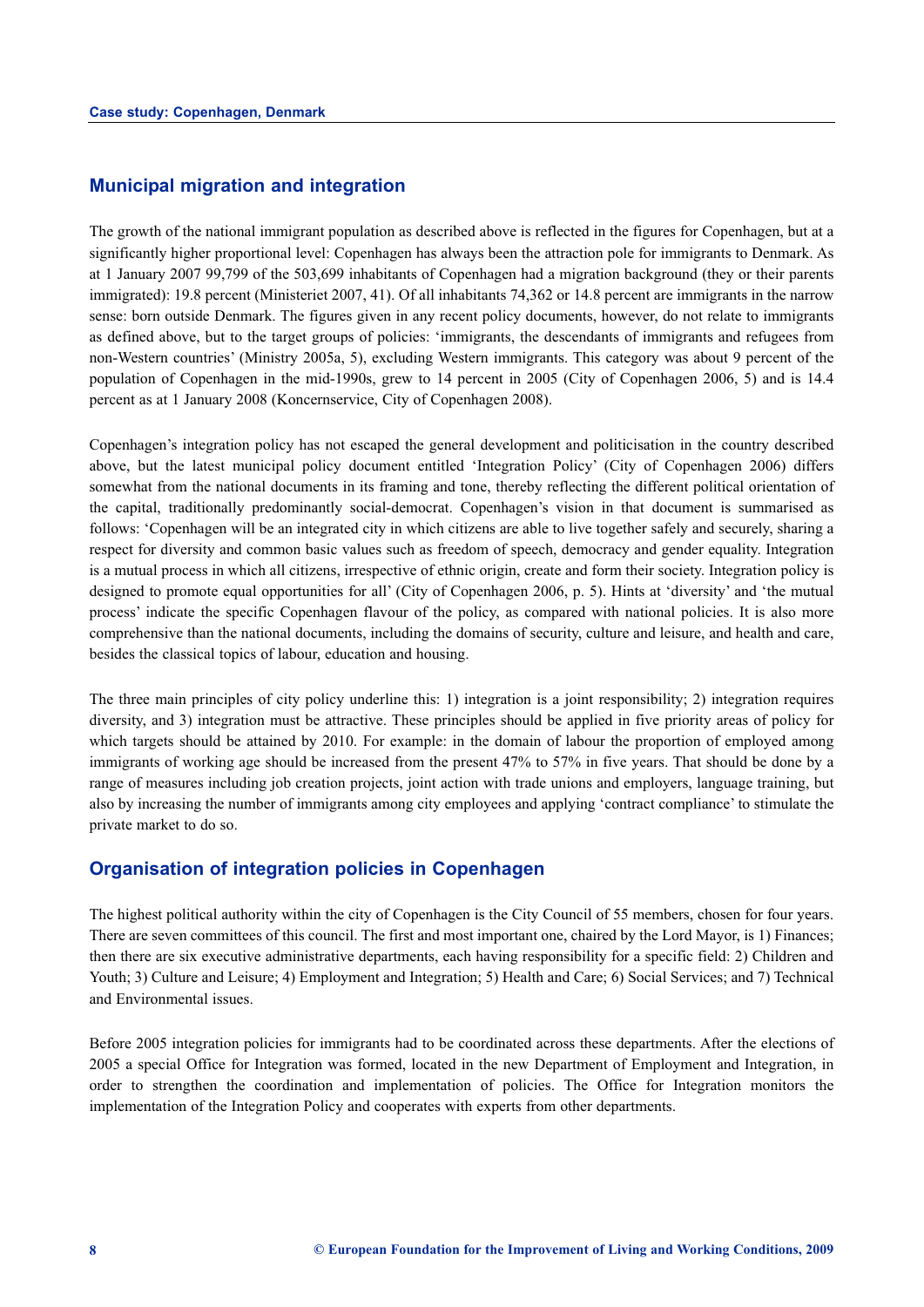Copenhagen has an Integration Council since 1998. The Council used to consist of nominated representatives of ethnic organisations, experts and representatives of the social partners, housing corporations and education. The Council should a) 'attend to the interests of the ethnic minorities and act as their mouthpiece', and b) 'guide the politicians, the standing committees and the administration of the city on how to secure an efficient and coherent integration policy'. It is thus a consultative body with a specific domain. It directly advises the City Council, the highest decision making body of the city. The newest Council is, different from the previous ones, chosen by officially organised elections<sup>14</sup> among immigrants in the city in November 2006 and consists of 23 members. Fifteen of them are directly elected from the population of (non-Western) immigrant origin. The other eight are nominated members from the social partners and civil society organisations.

**<sup>14</sup>** Notwithstanding huge investment by the city in the electoral procedure (making lists of (non-Western) voters under conditions of protection of privacy, making different ways of voting possible, etc.) only 11.5% of potential voters actually voted. There have been complaints about too little information to the public and confusing messages and procedures. From circles of immigrants it is reported that the Council is not broadly accepted, partly because many do not feel represented and partly because the Council is not seen as influential. The definition of who could vote was also a problem, since citizens with at least one parent with immigrant background could vote. This meant that a lot of citizens who already felt represented by the City Council did not want to take part in the elections

Other sources suggest that the low level of participation is also due to the fact that some local politicians have suggested abolishing the Council. (Since January 2004 such a local Council has become optional, while formerly it was an obligation (§ 42 of the 1999 law), if more than 50 adults of immigrant origin would request so).

The position of the Council changed recently. Its chairman stepped down briefly after I had interviewed him during my first field visit in February 2007. Later that year the Council discussed and accepted a new model for its work to be implemented in 2008. The council has taken a more proactive approach, working as a think-tank.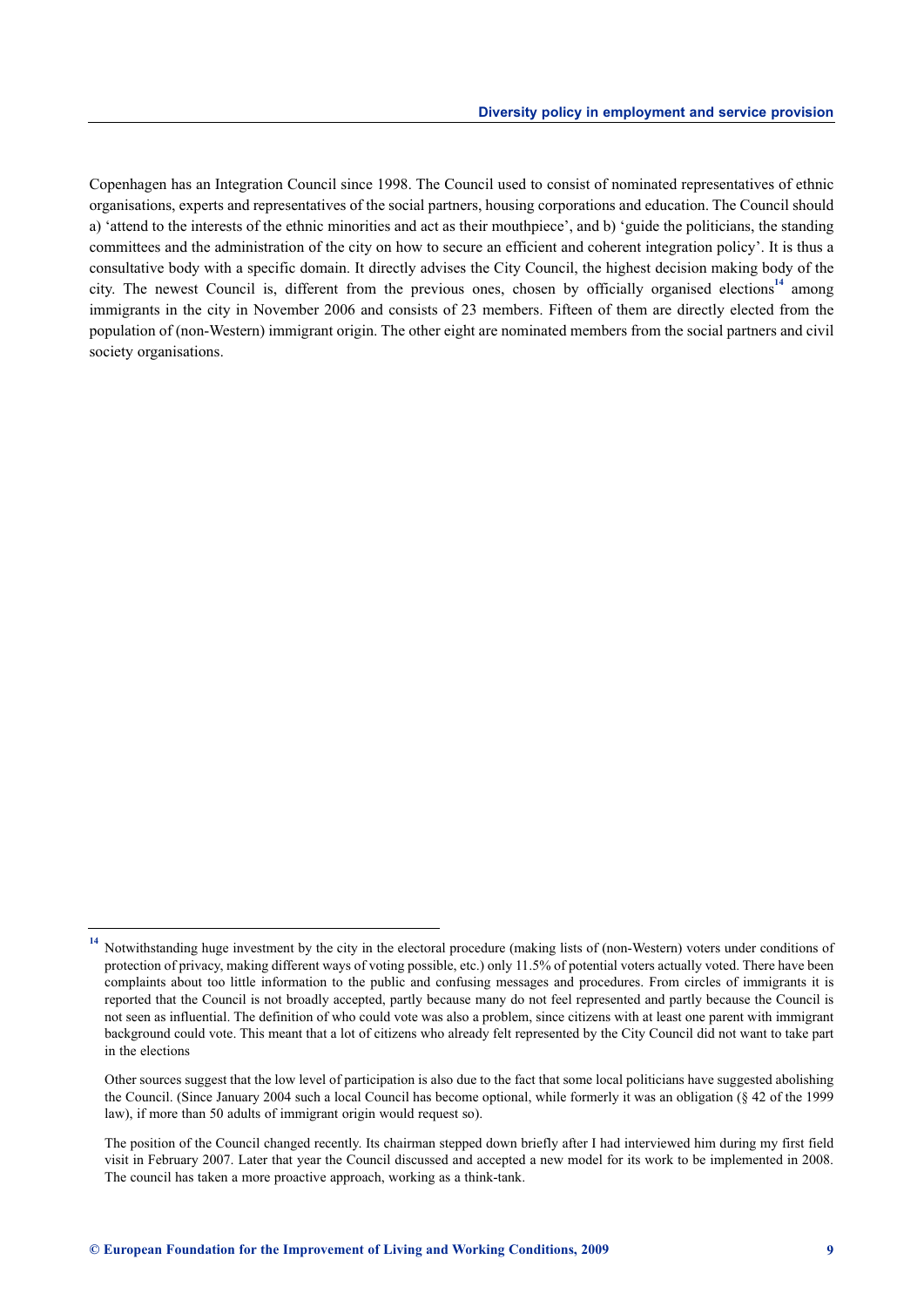# Approaches to diversity

<span id="page-12-0"></span>The city council of Copenhagen has been seriously occupied with equality for quite some time. Since 1998 it has declared that any policy should take diversity in the demographic composition of the population into consideration. This diversity pertains not only to gender and ethnicity, but also to disability and sexual orientation. (Religion is seen as a private matter and is not a criterion for diversity policies.) There is thus a strong political context for diversity according to various criteria for diversity. The ideal is to have any municipal work place mirror the demographic situation of the city.

Although Denmark's (right wing) government has also formulated diversity policies, efforts in this area do seem to be stronger in Copenhagen. This difference is partly symbolised by, or embodied in the new mayor, Ritt Bjerregaard, who was elected in 2005. She is a Social Democrat, who has been a strong protagonist of diversity policies, campaigning with the slogan: 'Let us look at ourselves: we need a 180 degree turn in 180 days' (referring to diversity policies). It is also illustrated in the target formulated for gender diversity, that says that 40% of all top leaders in the city should be women.

Zooming in specifically on the policy intentions of the 2006 Integration Policy document that focus more specifically on diversity policy in employment and in service provision there are a number of explicit statements. As to diversity policy in employment it is stated that the 'city of Copenhagen has a tradition of working closely with employers and unions on job creation projects, within the framework of the Danish model. This cooperation must be maintained, both in the efforts to promote better integration in the labour market, and in job creation projects in general. The cooperation is based on an understanding and recognition of the fact that it is a joint responsibility of the local authority, employers' associations, trade unions, company management and staff to provide a labour market that offers opportunities for everybody. Specifically, this happens through regular meetings between the various stakeholders, specific targets and action plans, and joint campaigns and promotions to get more employed people into work' (City of Copenhagen 2006, p. 13).

A second important statement relates to the city as employer and major buyer: 'The City of Copenhagen is the country's biggest employer with more than 40,000 employees. It therefore has a major opportunity to influence integration in a positive direction through its own recruitment policy. As a workplace, the City of Copenhagen has in recent years increased its proportion of immigrant employees. This has been achieved relatively quickly: in 2001, immigrants accounted for a little less than 8.5% of the workforce, but fewer than 5.5% of council employees (i.e. a gap of 2.8 percentage points). By 2005, this gap had been reduced by almost a third, to two percentage points. Overall, things are moving in the right direction, but there is still an uneven distribution in the proportion of immigrants in the different professions in the council. For example, immigrants account for just 2.6% of graduates employed by the council, despite the fact that the proportion of the city's immigrant citizens who have higher education is almost twice that figure. The City of Copenhagen has the declared objective of achieving a workforce composition in the various sectors that reflects the composition of the city's population.' (City of Copenhagen 2006, p. 16).

A third interesting statement is on contract compliance as an instrument: 'The City is not only an employer, but also a major buyer. It has 15,000 private sector suppliers with a total turnover of approximately 6.5 billion DKK, accounted for by sales to the council. In addition, the City of Copenhagen provides subsidies of a little less than 1 billion DKK and purchases construction projects for approximately 1.2 billion DKK. In the future, the Council will demand that others assume responsibility as well. This will be the case for both private sector suppliers, recipients of subsidies and unions with operational agreements with the council. The stipulations will be valid for all tasks that exceed a minimum amount, in terms of money or time' (City of Copenhagen 2006, p. 17).

As to diversity policy in service provision the policy document does not give a specific statement, but indications can be deduced from the different sections on employment, education and training, housing, security, culture and leisure and health and care services (City of Copenhagen 2006, 11–41). The general gist of the text is that equality of access and of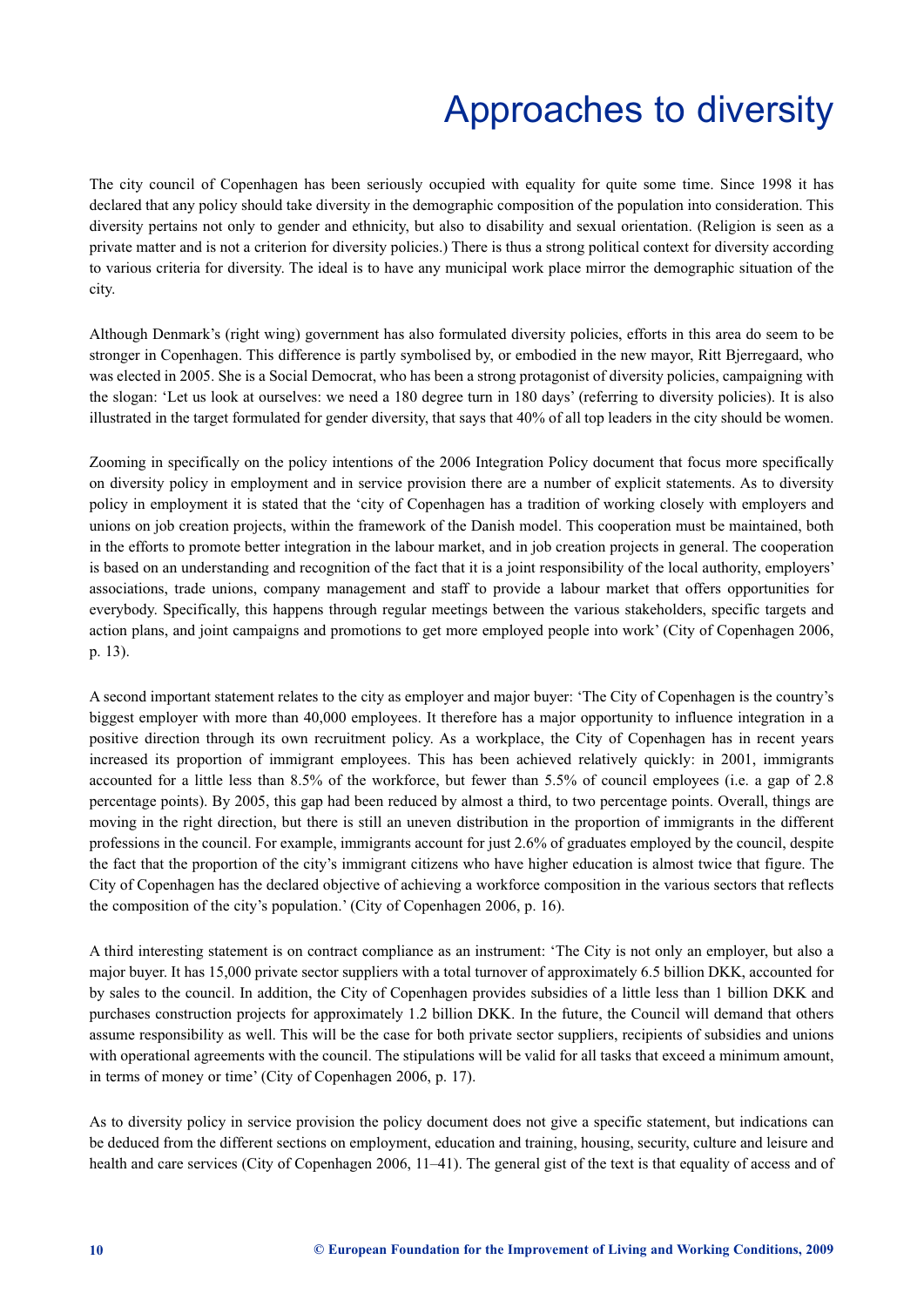outcomes are central, an outcome that should be attained by preventing and avoiding obstacles for such equal access and equitable outcomes. For example, in the fields of education and housing (see Penninx 2007) the concentration of 'bilingual pupils' in certain schools and segregation in housing are seen as the main obstacles and policy measures are targeted at these points. As far as policy measures are directly related to the immigrant target groups these aim at 'boosting parental responsibility' and introducing 'all-day schools' in education. The underlying assumption is obviously that these institutions are all right and should not be changed, but that conditions that pervert the equal access and equal outcomes should be targeted.

Finally, the Integration Policy document formulates a number of conditions under which the policy should be developed, implemented and evaluated. It foresees a task for the Integration Council 'to help to draw attention to tangible challenges facing the Council's integration work at an early stage, and serve to inspire new initiatives. The Integration Council also has an important role to play in the evaluation of the work' (City of Copenhagen 2006, p. 43). Furthermore, the policy document plans to provide monitoring, management information and the necessary coordination of integration work between different parts of the administration by a fixed annual procedure of setting targets, choosing objectives, selecting themes for revision and progress reporting in the Employment and Integration Committee. A 'Barometer' will be developed as a monitoring device and biannual evaluations of progress are foreseen' (City of Copenhagen 2006, p. 44).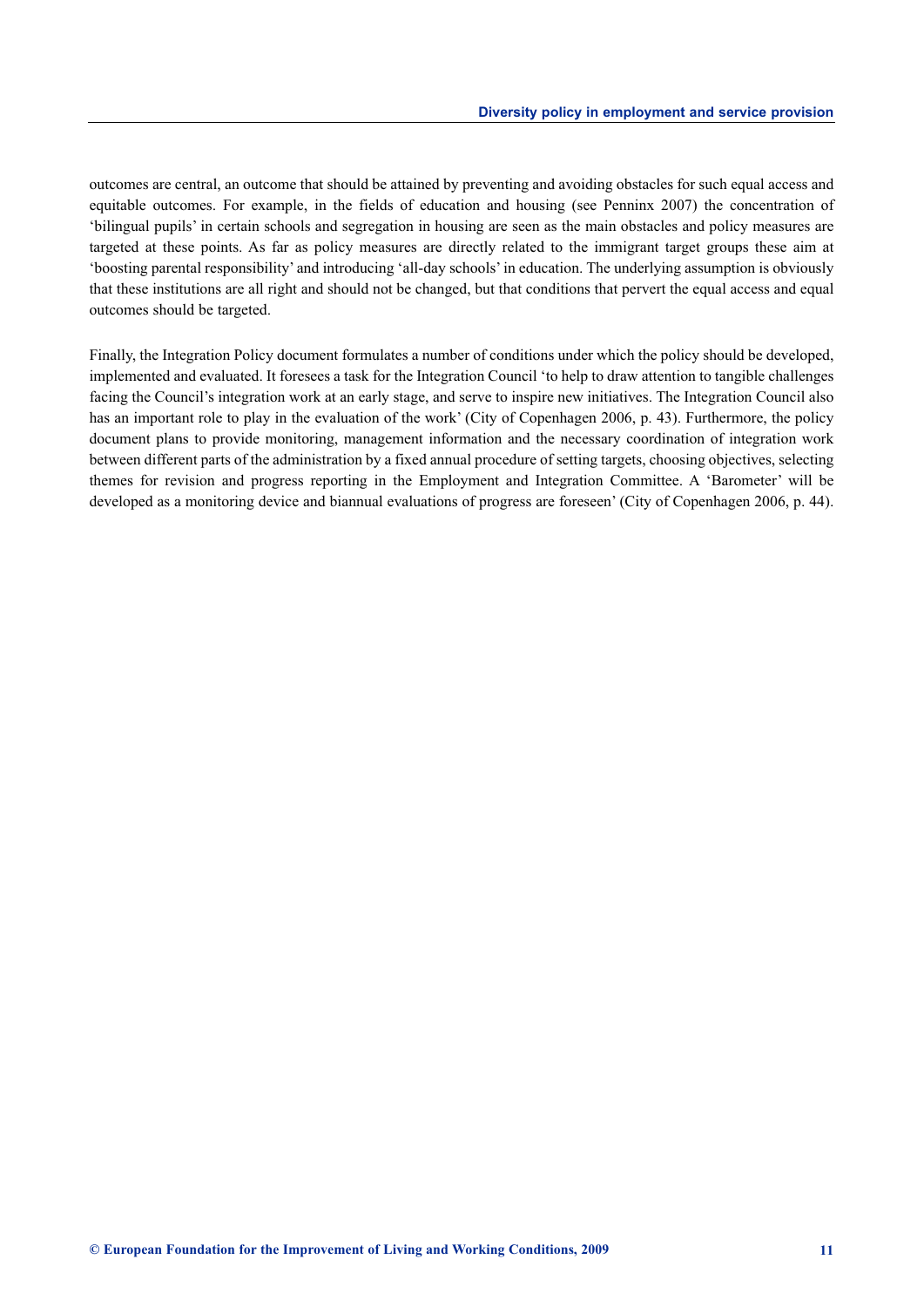# <span id="page-14-0"></span>Employment policy, practice and outcomes

# **Profile of city employees**

The most recent available report on personnel policies of the city of Copenhagen is the one of 2005 (Københavns Kommune 2005). It gives an overview of the city employees according to ethnic background (*etnisk baggrund)* and its development between 2001 and 2005 (Table 3). There is a clear under-representation of immigrants in the workforce of the City of Copenhagen, both for immigrants from EU countries and third countries. This under-representation, however, has decreased in the period 2001–2005. Third country immigrants employed by the city grew from 5% to 8.2%. Employment of third country immigrants has increased in all departments, except the Environment Department.

|                                  | <b>Total</b> | EU countries plus $\frac{1}{2}$ % |      | Third countries % |      |  |
|----------------------------------|--------------|-----------------------------------|------|-------------------|------|--|
| Year                             | 2005         | 2005                              | 2001 | 2005              | 2001 |  |
| Total population                 | 502,362      | 4.4                               | 4.2  | 14.6              | 13.4 |  |
| Working population               | 271,629      | 4.0                               | 3.8  | 9.9               | 8.5  |  |
| City employees                   | 45,607       | 2.6                               | 2.5  | 8.2               | 5.5  |  |
| Department of:                   |              |                                   |      |                   |      |  |
| Culture and Leisure <sup>2</sup> | 1,538        | 2.9                               | 2.4  | 12.0              | 12.2 |  |
| Children and Youth               | 13,189       | 2.4                               | 2.5  | 9.4               | 6.8  |  |
| Health and Care                  | 11,271       | 2.9                               | 3.0  | 9.2               | 5.8  |  |
| Employment/Family                | 15,585       | 2.8                               | 2.8  | 7.3               | 5.1  |  |
| Environment                      | 179          | 1.0                               | 1.2  | 2.0               | 2.5  |  |
| Technical services               | 2,615        | 1.8                               | 1.6  | 3.4               | 2.0  |  |
| Finances                         | 1,163        | 1.2                               | 1.1  | 1.7               | 1.6  |  |

Table 3: *Employees of the City of Copenhagen according to ethnic background, 2001–2005*

Note: **<sup>1</sup>** *Fifteen EU-countries (minus Denmark), Norway, Iceland, Liechtenstein, Switzerland and USA;* **<sup>2</sup>** *The departments in 2005 and before were different from the present ones given in para 2.3* Source: *Københavns Kommune 2005, p. 32*

A more precise picture of (third country) immigrants' employment in 2005 arises, when we look at the professions of immigrant employees. In absolute numbers immigrants most often find employment in the health care sector (including care for the elderly), in catering and cleaning, as helpers in the educational sector and as teachers. These same employment sectors are the most important in a relative sense (immigrants as percentage of total employed), but the order is different: nearly one third of cleaning and catering in Copenhagen is done by (third country) immigrants; in the health care sector their share is 10.8%. These concentrations in these sectors make it clear that most immigrants work in relatively low-skilled jobs: the percentages in high-skilled jobs are low: graduates 2.2%, teachers in schools 0.6%, etc.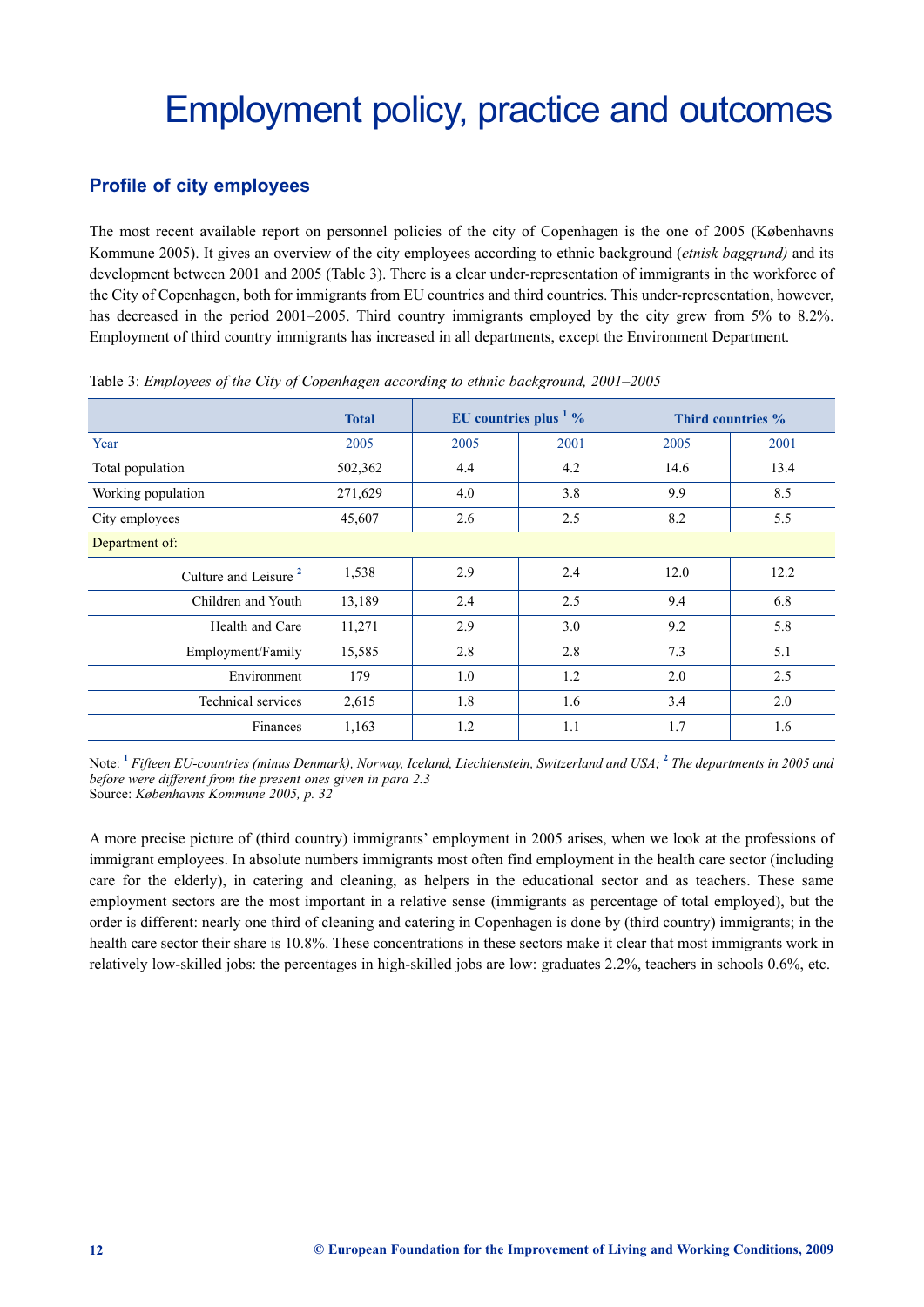|                                        | <b>Total</b> | EU countries plus <sup>1</sup> |                 | <b>Third countries</b> |                 |
|----------------------------------------|--------------|--------------------------------|-----------------|------------------------|-----------------|
| Year                                   | 2005         | 2005                           | 2005 (in $\%$ ) | 2005                   | 2005 (in $\%$ ) |
| Health care helpers                    | 10,059       | 307                            | 3.1             | 1,085                  | 10.8            |
| Catering/cleaning                      | 3,332        | 99                             | 3.0             | 1,011                  | 30.3            |
| Educators/helpers in day service       | 9,176        | 252                            | 2.7             | 685                    | 7.5             |
| Teachers                               | 7,306        | 174                            | 2.4             | 413                    | 5.7             |
| Clerical staff                         | 5,177        | 67                             | 1.3             | 219                    | 4.2             |
| Special and service employees          | 1,180        | 47                             | 4.0             | 83                     | 5.1             |
| Educators/helpers in day/night service | 2,212        | 63                             | 2.8             | 74                     | 3.3             |
| Graduates                              | 1,786        | 53                             | 3.0             | 40                     | 2.2             |
| Other professions                      | 5,379        | 134                            | 2.7             | 110                    | 2.0             |
| <b>Total employees</b>                 | 45,607       | 1,196                          | 2.6             | 3,720                  | 8.2             |

Table 4: *Employees of the City of Copenhagen according to profession and ethnic background, 2001–2005*

Note: **<sup>1</sup>** *Fifteen EU countries (minus Denmark), Norway, Iceland, Liechtenstein, Switzerland and USA* Source: *Københavns Kommune 2005, p. 33.*

#### **Recent initiatives in personnel policies**

The city's stated history of diversity (mangfoldighed) goes back to at least 1998. In that year the Human Resource Office (HRO) of the Finance Department produced a document called `Room for Everyone'. The diversity concept was defined broadly: equality was the central paradigm and it included various dimensions of diversity, including gender and ethnicity. (Diversity was not so much taken as a cultural concept). In the years after 1998 the HRO had two special officers working on these topics: one for gender and one for ethnicity.

The new mayor of Copenhagen, Ritt Bjerregaard, has given a new impetus to diversity policies since her election 2005. She not only made the topic part of her election campaign as mentioned earlier, but was also in a good position to change policies. As mayor she heads the Department of Finance that coordinates all other departments, but her department also has the basic responsibility for personnel management of the city, located in the HRO. The main premises of diversity policies did not change: diversity in its different dimensions of gender, ethnicity, disability, sexual orientation is part of the policy, and it is still more strongly based on the equality paradigm than that of cultural difference.**<sup>15</sup>**

As to the specific category of immigrants, a number of measures have been introduced since the policy document 'Integration Policy' (2006) was published. First of all, the guiding role of the HRO in relation to recruitment (of immigrants) has been reinforced. Elaborate guidelines have been developed for the departments of the city to be used in recruiting for the departments and training for managers is offered (partly using outside expertise, such as that from the Danish Institute for Human Rights: see later). Furthermore, departments are obliged to monitor and report back to HRO. Setting targets for recruitment, however, is left to the departments themselves. Apart from monitoring in this strict sense,

Some interviewees commented that the new mayor's motivation to reinforce diversity policies in recruitment was strongly driven by the fact that many departments of the city administration had reported difficulties in recruiting personnel, particularly highly qualified workers. This would explain some of the special initiatives to recruit highly qualified employees described below.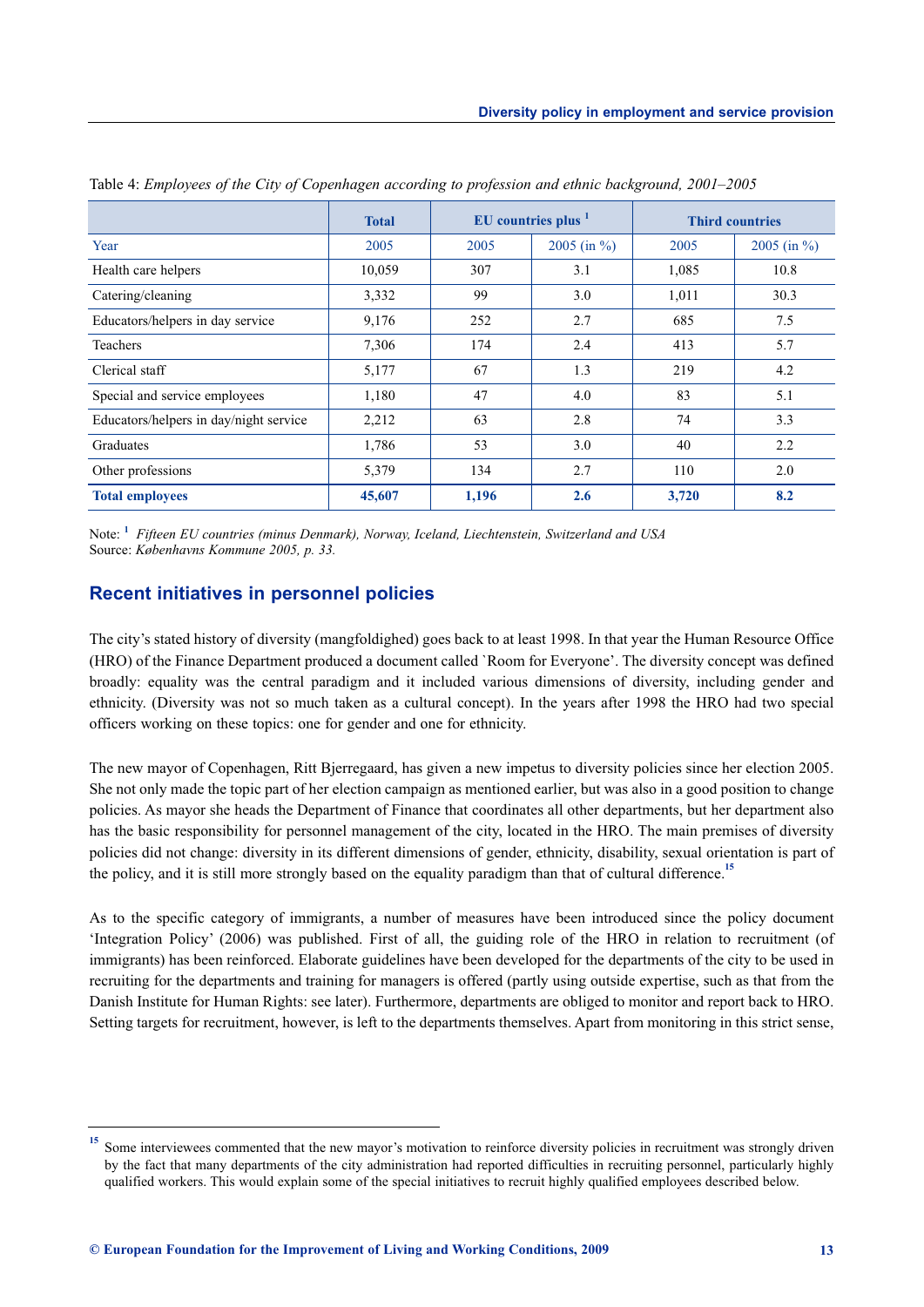the departments are asked to come up with plans and initiatives, make their needs for training, such as discrimination awareness, known. On the first part, it is reported that the guidelines of HRO are by now widely used; on the second part, it is reported that new plans and initiatives from departments are generally 'poor': few initiatives come from the departments themselves.

Secondly, it was decided that – starting from 1 August 2007 – the city would embark on a plan (following a national plan and its facilities) to get more immigrants into higher positions in the city's workforce. The plan foresees that every year 30 'leading positions' will be filled by immigrants. 80% of the costs will be financed by the departments themselves and 20% by extra funds for a maximum of 12 months (minimum of 30 hours a week) that can be spent on e.g. extra training. These positions are meant to be permanent. Furthermore, employees in the two highest grades in the city administration (180 persons) are being trained on a one-day course on diversity management.

Thirdly, the city has done an experiment with anonymous recruitment procedures. This was actually done in relation to recruitment for the Integration Office. No results of this experiment and follow-up decisions are known yet.

Fourthly, the city and particularly the mayor have made a special effort to use the role model strategy to back up municipal policies: publicly announced prizes for exemplary individuals of the target groups and for companies practicing successfully diversity policies are awarded to motivate both target groups and relevant stakeholders of the policy. At the same time information campaigns have been set up, also specifically for ethnic groups, to inform them about planning their careers ('Career Days') and drawing attention to career possibilities as a city employee.

This broad range of policy initiatives is furthermore backed up by a number of initiatives in the field of antidiscrimination policies, treated more extensively below.

#### **Contract compliance**

Since 1 January 2007 there has been a city policy that 'social clauses' will be inserted in any contract of the city with suppliers of goods and services that exceed the value of half a million DK (and/or a time validity of at least three months). These 'social clauses' will be negotiated on a voluntary basis between the city and the supplier. They may contain targets as to the number of long-term unemployed, the number of interns and the number of persons with therapeutic employment the firm will have during the contract.

As it transpires from these formulations, there is no explicit reference to diversity, or specifically to ethnicity. The contract compliance policy is primarily related to labour market policies in general and to vulnerable categories in the labour market.

Little is known yet about the implementation of this new policy. The impression from interviews in Copenhagen is that it will take some more time before regular tools and procedures for implementation will be in place.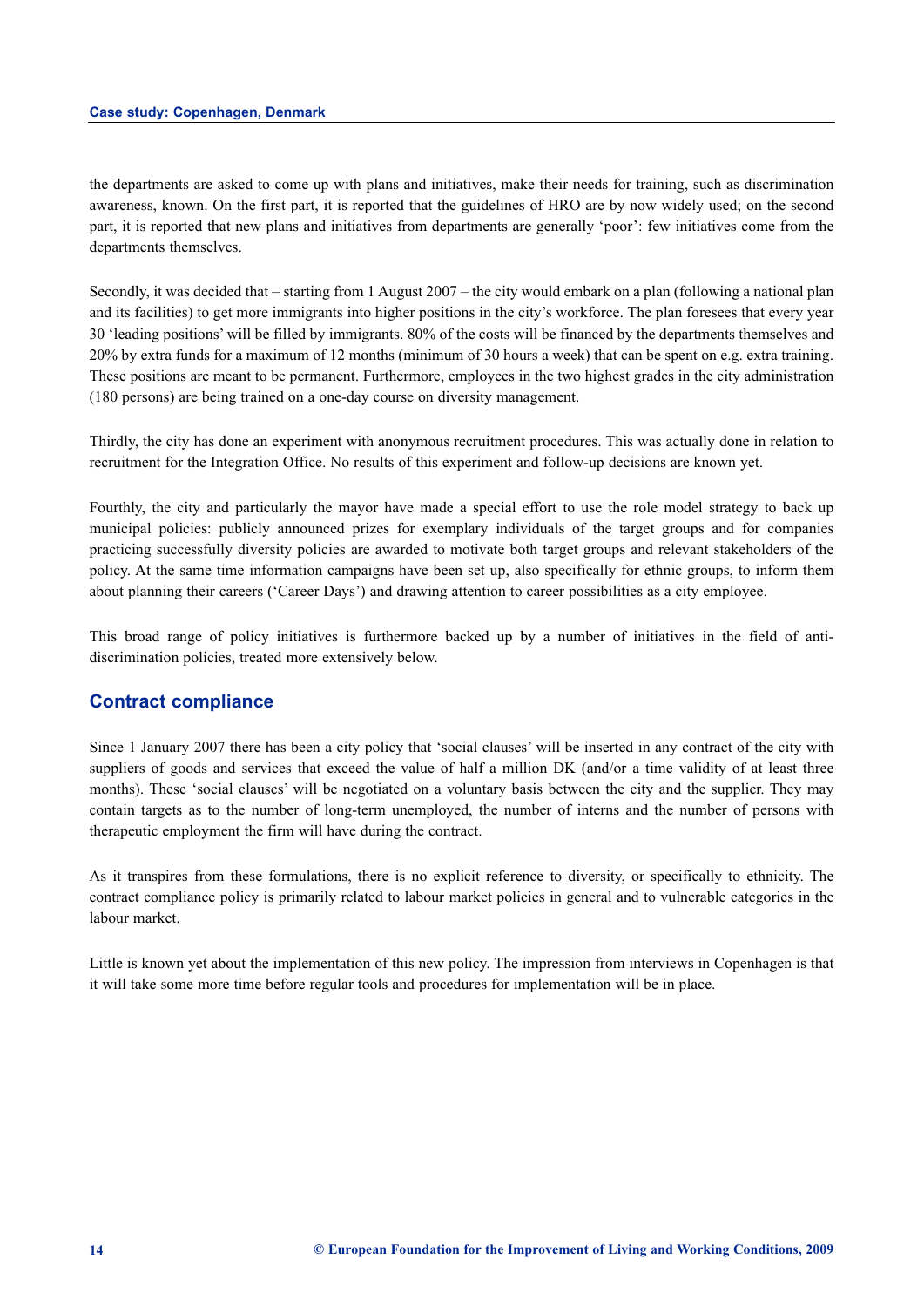# **Combating discrimination**

On the national level there is since 2003 – as a consequences of the EU Directive – the Complaints Committee for Ethnic Equal Treatment (CCEET). It is housed within The Danish Institute for Human Rights (DIHR)**<sup>16</sup>** that has been given the mandate for the CCEET work and tasks. The Committee has three members, appointed by the DIHR. The Committee's task is to handle complaints of differential treatment on the basis of race or ethnic origin and make a statement on the case. Complaints may refer to various situations. If the complaint refers to the labour market, the Complaints Committee can only examine the complaint if the complainant does not receive aid from his/her trade union. The Committee does not represent complainants in court. The Committee may also take initiatives itself to research certain topics/situations without having received complaints. In the year 2005 the Committee received 79 complaints and started 17 owninitiative cases. In 2006 these figures were 76 and 23 respectively.

On the local level the City of Copenhagen has installed a Citizens Advice Service**<sup>17</sup>** (CAS) to guide citizens with complaints. The Citizens Advice Service can take complaints of discrimination on account of race, skin colour, religion, political persuasion, nationality, social status or ethnic origin and mediate between the complainant and the city. Since January 2007, the CAS has been given its own operational competences: it may take up for systematic investigation cases of principle relating to the city administration's service delivery. Additionally it was given the task to report annually on discrimination, including in the city administration.

The municipality of Copenhagen reports that it is implementing different initiatives on discrimination. The first part of that policy is to better use the possibilities of existing institutions: the CAS is given more visibility by a campaign to citizens about what it does and how to use it.

The second part is to train city staff on discrimination (awareness and recognition of discrimination, competence in combating it), and also ask the seven administrative departments to make plans for anti-discrimination policies internally. The results of this latter are reported to be 'poor'.

The third part is on monitoring discrimination. One of the initiatives here has been the commissioning of a inventory report on all registered complaints of discrimination on whatever ground made to various institutions over the year 2006 by the Documentation and Counselling Centre on Racial Discrimination (DRC 2007). Of the 35 registered cases, 15 had been on grounds of ethnicity. For monitoring, the city of Copenhagen also uses a biannual survey among some 1,000 immigrants and descendants to register 'subjective discrimination' (as perceived by the respondents).<sup>18</sup> Copenhagen's

**<sup>16</sup>** The DIHR – a continuation of The Danish Centre for Human Rights started in 1987 – was established in 2002 as a national Human Rights Institution in accordance with the UN Paris Principles. It means that the institute is independent, financed for its tasks by a long list of funders, including the Danish government. It has more than 100 employees. DIHR combines a number of functions – protection and promotion of human rights by doing research, information, education and training, project activities and documentation – and houses special committees like the CCEET.

<sup>&</sup>lt;sup>17</sup> The Citizens Advice Service (equivalent to Ombudsmand) is created by the Copenhagen City Council to make it easier for citizens, users, traders and businessmen in the City of Copenhagen to lodge complaints. The Citizens Advice Service is an independent body, operating outside the control of the City's Administrations, Committees and Mayors. At the Citizens Advice Service, anyone can complain about the City's case handling, the behaviour of staff and the provision of public services, such as housing, teaching, childcare, home help and street cleaning.

**<sup>18</sup>** A company called Catinet started to do such surveys in 2001. On the national level they report a decreasing percentage of perceived discrimination: 2001: 37%; 2005: 33% and 2007: 28%. See: **http://www.nyidanmark.dk** and **http;://www.kk.dk**.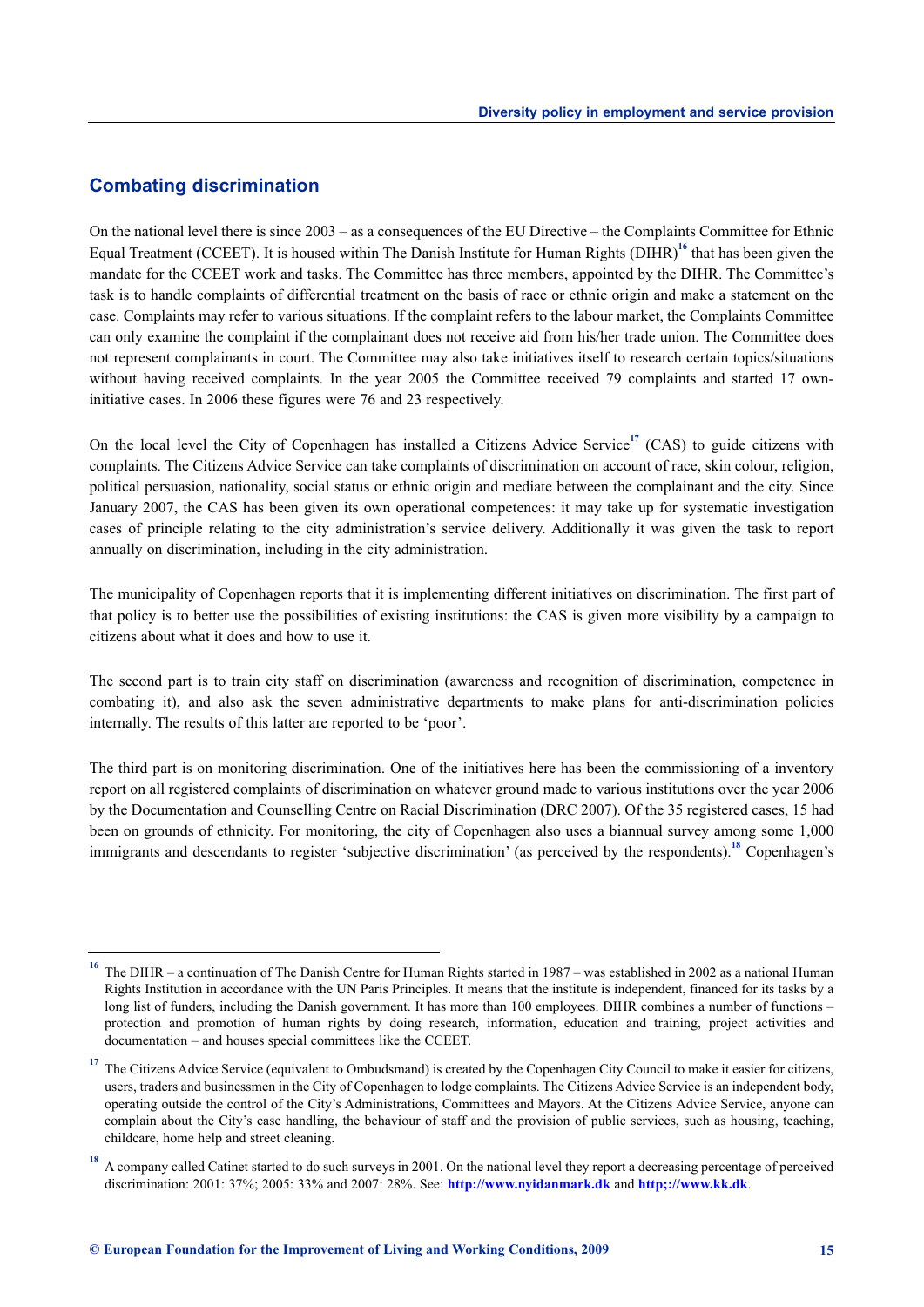scores in these surveys are slightly better than the national ones: while 28 % of the immigrants felt discriminated against in Denmark, this percentage was 27 % among Copenhagen's immigrants (as against 11 % of native Danes who experienced some form of discrimination). The City of Copenhagen has planned a new website where citizens who have experienced discrimination due to sexual orientation, disabilities, ethnicity, sex, age or gender can register their incident. The website was to be launched on 28 June 2008.

### **Monitoring policies**

As a tool for monitoring immigrant integration policies in Copenhagen in general, the city has devised an instrument called the Integration Barometer. It is a web-based tool through which actual developments can be monitored. The basic layout follows the six main topics/fields of the 2006 policy document on integration policies: labour, education, housing, security, culture and leisure, and health and care. The departments have to report regularly on the targets they have set themselves within these six domains and report on the progress they have made. This has to be done at least once a year, but can be done with shorter intervals. If progress is made towards set targets, a green, smiling symbol affirms that policy is on track. If there is no progress or negative developments a red clearly non-smiling symbol appears and action should be taken.

The barometer monitoring system is in its initial stage, meaning that the baseline has been established through surveys and existing data from the responsible administrations. The monitoring of information is updated once or twice a year. From what has been achieved until now and from what has been reported by some of the departments it becomes clear that the monitoring system is meant primarily as a system to make departments aware of (the effects or non-effects of) their policies by using this explicit and public tool. It is not used as a top-down instrument to control policies. This becomes clear from how target setting works: the general integration policy document sets targets, so in the formal sense the City Council sets these, but these are very general ones as we have seen. These have to be translated into indicators to be measured at the level of departments. This is done primarily by the departments themselves, and they also report on their progress.

#### **The case of the Cleaning Department**

Within the Department of Culture and Leisure, within the sub-department of Estate Caretakers, there is a unit under the name of Cleaning Department. This unit has some 300 (city) employees, of which seven are directors/chefs, between nine and 12 coordinators of work, and some 270 workers/cleaners. The unit works mostly for municipal departments, but has no monopoly within the city administration: departments are free to choose their cleaning company. The unit is led by a woman, Heidi Andersen, who had an earlier career in the management of cleaning work in the private sector.

When she became director of the unit four years ago, the percentage of 'immigrants' in the work force of the unit was 37%. In her recruitment strategy the new director has made use of several schemes/plans (funded both by private funders and by the state) for (re-)integration of the long-term unemployed. Many of the new employees thus came with a 'road plan for integration'. At the same time she develops new projects 'to teach her personnel to do simple services besides cleaning proper'. With clients she negotiates comprehensive service agreements. The strong 'social character' of the unit was observable during the interview itself in the way she handled that situation and engaged a number of people in the interview. At the time of the interview she showed the latest report of the Integration Barometer on her unit: it registered that by now 63% of her employees had an immigrant background and all the symbols of the barometer were green and had smiling faces. She says that she makes such reports to the head of the Department every three months and is happy to do so: they are easily readable and not difficult to fill in.

Asked about her appreciation of the city's diversity policy, her answer was clear: 'We were practicing such policies before the city made them. So, it did not change our policies. But I appreciate the new policies very much: they make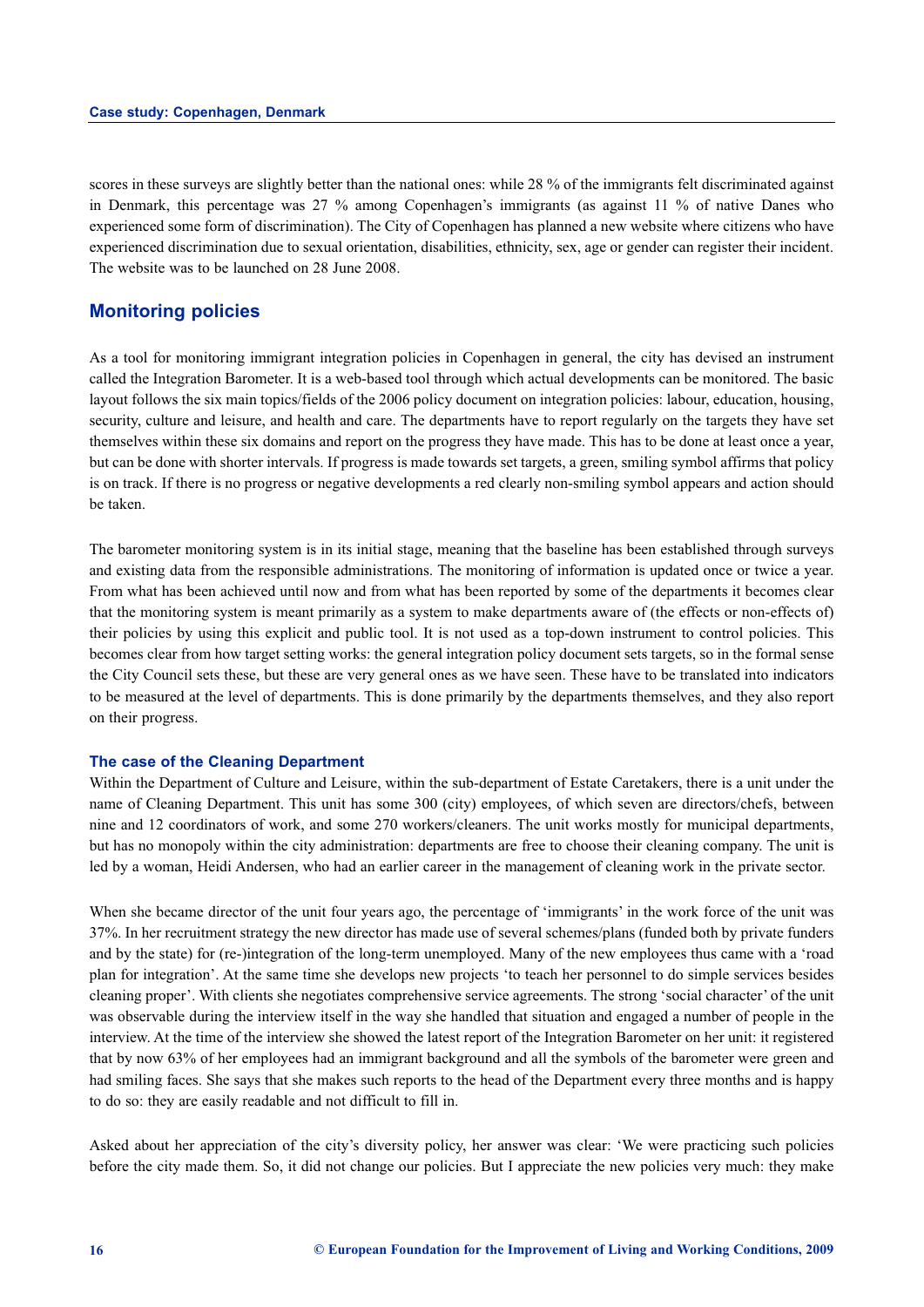the environment much more receptive; it creates openness about these topics; it legitimates our work and policies, both internally and towards our clients. In that sense I appreciate the mayor's clear stance on diversity. That works much better than laws.'

# **Trade unions**

Trade unions are in integral part of policy making on recruitment and work conditions within the city's structure.**<sup>19</sup>** On the lowest level the unions are organised in a committee at the level of each of the seven departments within the city administration. These committees of chosen representatives do have monthly meetings with the administration on important topics. Trade union representatives report that the topic of diversity policy (including the immigrant part) has never been a controversial topic of negotiation, but rather one of constructive dialogue. No indications from the employers' side have been heard that that was not the case. (Also the director of the cleaning unit had signalled that the specific union for lower-skilled city employees had never opposed her policies; she explicitly tried to involve the unions in such policies).

#### **The case of the Danish Society of Engineers**

The Danish Society of Engineers is a trade union, but at the same time also an association of professionals. In the past these two have been separate, but they merged a few years ago. With regard to immigrants they are in an interesting and unexpected position. The labour market for engineers is very positive: the demand for this profession is much higher than the supply. That is the reason why possible exclusion of (foreign educated) immigrants is not an issue. On the contrary, the union wants to get immigrants into their association and into the labour market. They realise that immigrants with a non-Danish qualification are in an impossible situation: they are not accepted as engineers, nor are Danish trade unions keen to accept them, if they start work below their official level. This is seen as false competition.

The association has in recent years started a number of projects. The first kind of project aims at improving the supply side: the association has made a toolbox for immigrants that should give them a clear picture of what the Danish labour market and employers expect from engineers. This toolbox includes language aspects, professional skills comparisons (theoretical and practical) and personal competences. They also developed and give short introduction courses. This toolkit is now being used by jobcentres in Denmark.

Secondly, the association has, in cooperation with companies, developed a tool to evaluate the qualifications of immigrants. The network of companies searching for engineers is matched with the database of individuals that they have built up.

As a third activity, the association has also negotiated with the special Diploma Evaluation Department of the Ministry of Education. That department has the official task of evaluating and deciding what the corresponding level of the diploma in the Danish system would be. That part is still problematic.

The association's collaborators are now actively presenting the tools they have developed to employers, including cities and municipalities. They welcome the new policies of Copenhagen, but have not yet been given an active role.

**<sup>19</sup>** Union representatives underline that there exists in Copenhagen a kind of natural alliance between trade unions and the strong Social-Democrat representation in the city administration. That party is reported to have adopted quite a few suggestions by the trade unions in the elections.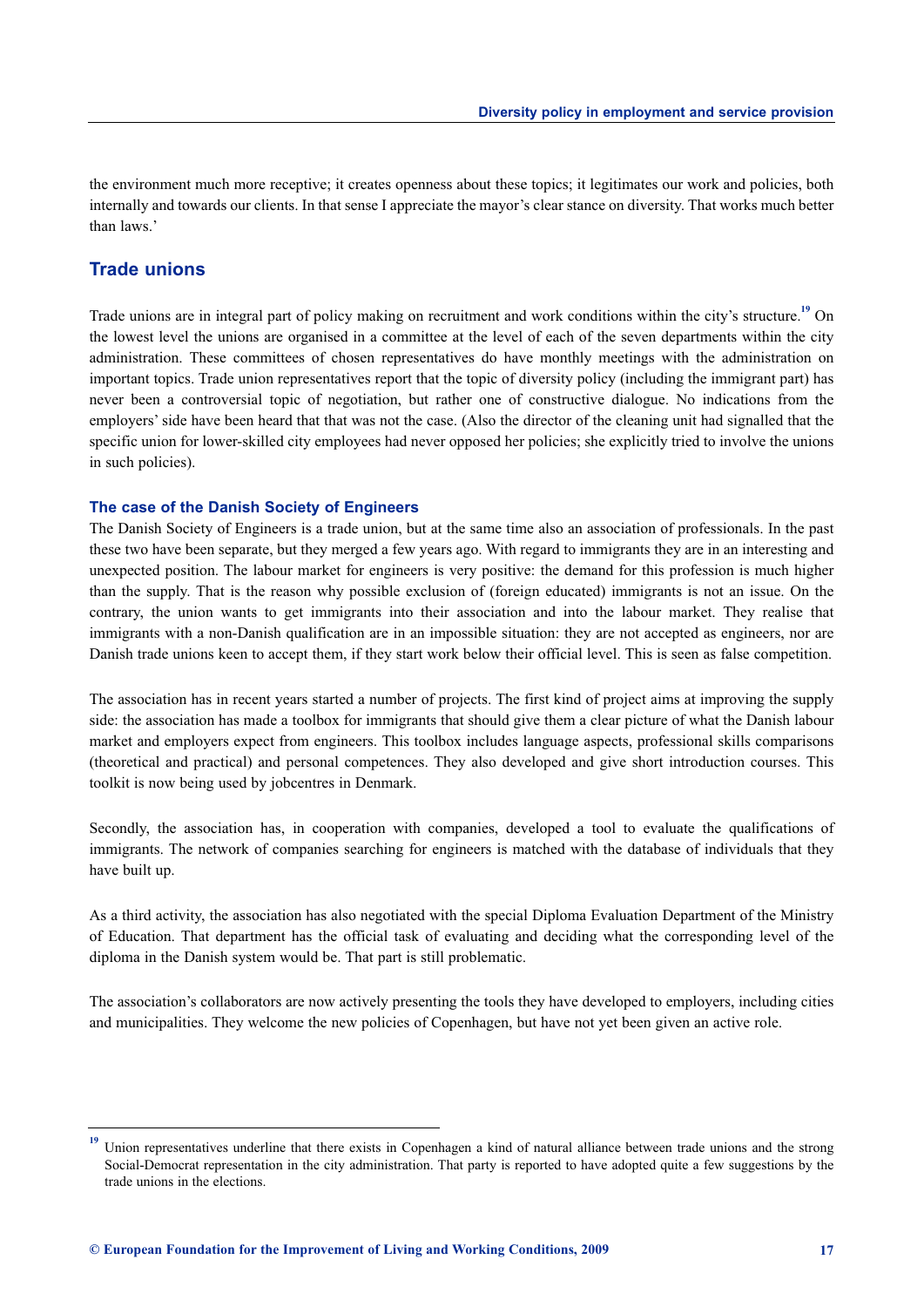# Diversity in service provision

<span id="page-20-0"></span>As stated before, diversity policy in service provision is not an explicit aim of Copenhagen's policy. The general gist of policy statements is that equality of access and of outcomes is important. Obstacles to such equal access and equitable outcomes should be avoided and taken away. The use of specific instruments targeted at immigrants or the adaptation of established institutions in order to ease access and promote equity of outcomes do not fit – as explicit instruments – into the dominant philosophy of general policies (see also the earlier report on housing of immigrants: Penninx 2007).

The absence of such policy statements, however, does not necessarily mean that diversity in service provision does not exist. In the housing report we have seen already that it may turn up at the lowest level of policy practice, where social and organisational work in apartment blocks may adapt itself to the diversity of the population. Interviews in the public health sector in Copenhagen uncovered another example of diversity in service provision at the level of implementation.

#### **The case of information and prevention programmes in public health**

The Public Health Office within the Department of Health and Care is responsible for health promotion by undertaking campaigns of information and prevention. The general target groups are 1) children and adolescents, 2) adults, and 3) the elderly. The department has a staff of some 60 people.

In implementing their 2003 Action Plan for Promotion of Health they realised that they would not reach a growing category of immigrants in the city with the instruments they normally used. That awareness led to a few specific interventions, but these were bound to be incidental, because they were not part of the regular system.

In 2005 the department acquired extra funds to do a 'Peer Intervention Project'. This project entailed the recruitment and training of 'consultants' of immigrant background over a period of four months, one day a week. They were trained in general topics of health and they could specialise in a specific topic, such as dental health or reproductive health. The training was free of charge.

There turned out to be a great interest in this training, as manifested by many applications. Of the 25 candidates chosen, one-third had some educational or work background in the medical sector, one-third had experience in a pedagogical profession and the rest had no background in these two. The training was not presented as a leading to a job: the candidates would become 'health educators'. They could be hired to do or assist in meetings with specific audiences of immigrants and would be paid for that by the hour. They covered seven immigrant languages altogether.

What started as an experimental project became after a year and a half a structural part of the policy, in terms of content, organisationally and financially. The office has trained a pool of 44 health educators. In the year 2006 they held 250 meetings with an average of 18 attendants. Two of the trained health educators have obtained a permanent job with the office.

An interesting feature of this example is that it shows how a specific approach for specific groups may become 'mainstreamed' (in the sense that it not only becomes a regular part of the activity, but also a regular part of the budget), notwithstanding the general formulation of official policies.<sup>20</sup> The case is at the same time a good example how practitioners may mobilise potential resources within immigrant groups in order to reach their goals.

**<sup>20</sup>** In the policy document of 2006 there has been no mention of the approach described in the case, although it existed already at that time as a regular activity of the Health Office. The speaker of the Integration Office explained this absence indicating that the content of the integration policy on health was coordinated with the health department that formulated its own policy. The Health Department obviously did not want to distinguish between groups for political reasons, but in practice they targeted different groups.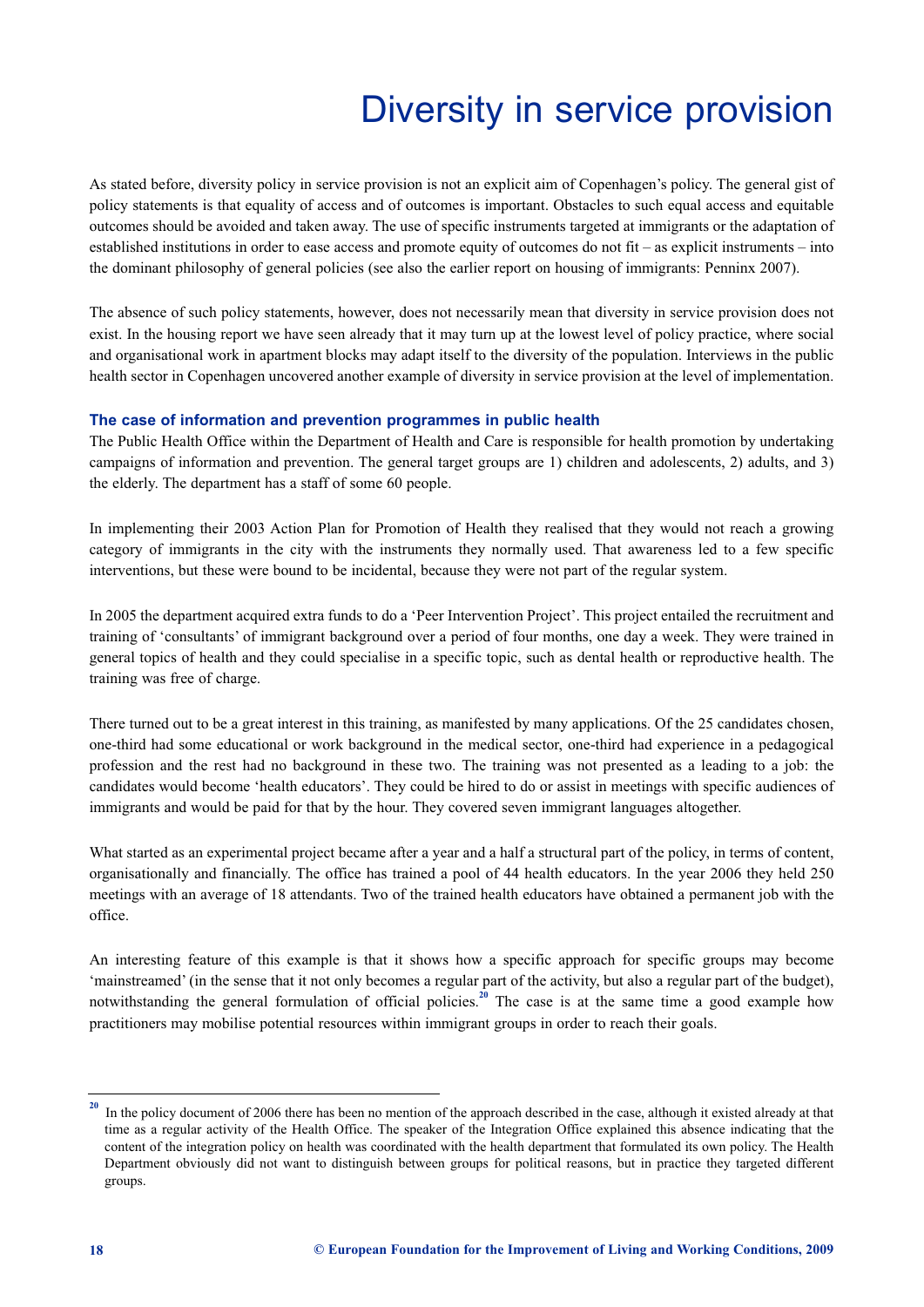# <span id="page-21-0"></span>**Conclusions**

Denmark is a welfare state in a rather pronounced form. It has inclusive policies, not only for its citizens but also for all legal residents. Equality and equal treatment are keywords in the political discourse. Combating unequal treatment and discrimination is the logical negative corollary.

From a European comparative perspective, Danish immigration and integration policies have developed a specific flavour. Immigration, particularly from non-Western countries, is predominantly seen as a possible threat to the welfare state on the one hand and in recent years also as a threat to Danish identity and values (mirrored in the discussions of 'parallel societies'). Immigration policies are thus very restrictive, particularly for categories of immigrant that are perceived as embodying such threats. Integration policies are based on a particular combination of three principles: a) they are targeted at specific, problematic individuals, identified and named by general socio-economic criteria, not by ethnic, cultural or religious characteristics; b) they are formulated in general principles of equality; c) they are strongly oriented towards specific domains of work, education and housing.

The combination of these principles leads to ambivalence – from the point of view of immigrant integration policies – towards the target groups. The defining element of the statistical category of non-western immigrants is less their migration per se and more the problematic characteristics of some of them; this also leads a specific view of culture, language and religion; these are not defined as policy domains in themselves, but appear predominantly as negative elements for the priority domains of work, education and housing. The Danish 'model' of integration of immigrants is targeted at individuals and based on general principles as opposed to models that explicitly define (ethnic or immigrant) target groups and develop specific strategies that go with it.**<sup>21</sup>**

The city of Copenhagen follows the national model to a great extent, but also deviates from the national model in framing the integration process as a mutual process and naming diversity as a potential asset, by stressing less the mandatory nature of measures and more the engagement of various actors in society.

Diversity as personnel policy has a longer history in Copenhagen, going back at least to 1998. It has always been broadly defined, including diversity of gender, ethnicity (= immigrant background), disability and sexual orientation (but explicitly not religion). The major focus seems to lie in recruitment, which corroborates the main political motivation, namely that the work force of the city should reflect its demographic composition.

In recent years diversity policy has received a fresh impetus by very explicit statements in the 2006 policy document on immigrant integration and by the authority of the new mayor who made diversity a policy spearhead. New impetus is given to guiding the recruitment of new employees, (discrimination) awareness training for management staff, antidiscrimination measures and facilities for complainants, a monitoring system and in some cases even specific targets and measures (such as the 40% target for women in higher positions and the increase in the number of high positions taken by people with an immigrant background). The city is even setting up a system of contract compliance through which it wants to make goods and service deliverers contribute to its diversity policies, although this focuses primarily on the general category of vulnerable workers in the labour market.

In general, this policy is more based on mobilisation from below than on top down measures. This is most clearly expressed in the fact that the general targets formulated by the City Council are translated into the specific targets of departments by the departments themselves. This way of working – by awareness training and rewarding rather than by

<sup>&</sup>lt;sup>21</sup> For an elaboration of such models and their internal logic see Penninx and Martiniello 2004.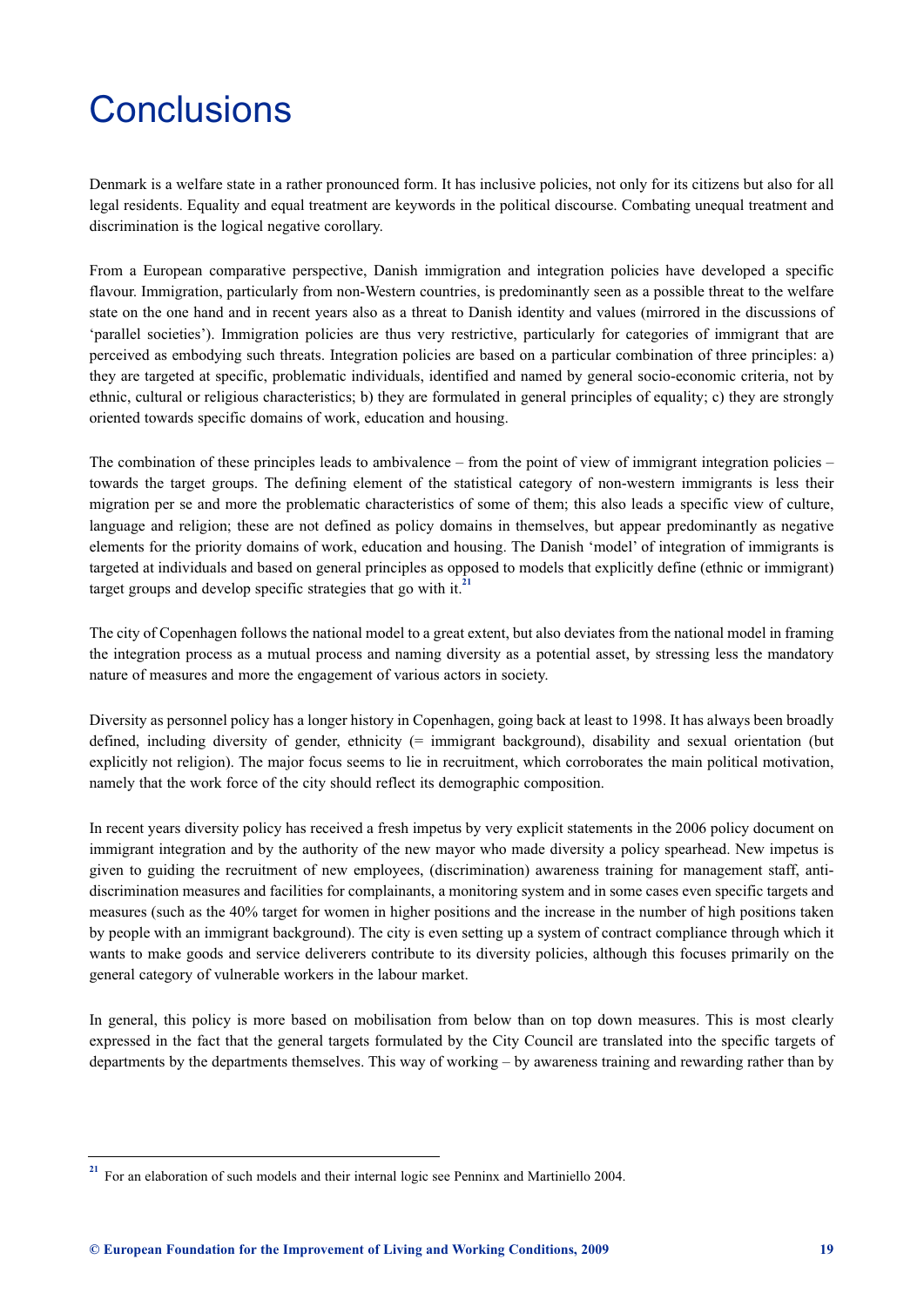compulsion – is in general appreciated. Departments that had already been very active in this domain have seen their activities legitimised in the new policies and thus made easier. The departments involved happen to be ones that have a great need for low-skilled workers. Some, however, see the lack of compulsory elements as a weakness of the policy.

Although the results of the new policies cannot yet be measured, the data on the preceding period 2001-2005 suggest that the Copenhagen policies have been successful. Data on employment do show an under-representation of immigrants in the city's workforce, but also a significant decrease in this under-representation within a relatively short time.**<sup>22</sup>** Obviously, there is a selective, strong presence of immigrants in the lower-skilled sectors and professions. It is assumed that this reflects to a great extent the basic qualifications of immigrant workers, but this is not necessarily the case. At least in one profession, that of engineering, there exists an awareness – helped by a great demand for the profession in the country – that many foreign qualified engineers do have difficulties in practising their profession in Denmark. The Association of Engineers has interesting initiatives to make it easier for foreign-qualified engineers to become professionally employed in Denmark.

The case of diversity in service provision in Copenhagen is much more complicated. First of all, it is not an explicit aim of Copenhagen's policy. The general gist of policy statements is that equality of access and of outcomes is important. Such outcomes should be attained by preventing and avoiding obstacles. The use of specific instruments targeted at immigrants or the adaptation of established institutions in order to ease access and promote equity of outcomes do not fit in the dominant philosophy of general policies (see also the earlier report on housing of immigrants: Penninx 2007).

The absence of such policy statements, however, does not necessarily mean that diversity in service provision does not exist. In the housing report we have seen already that it may turn up at the lowest level of policy practice, where social and organisational work in apartment blocks may adapt itself to the diversity of the population. Interviews in the public health sector in Copenhagen revealed another example of diversity in service provision in the health sector. There is a basic difference between diversity as personnel policies and diversity policies in service delivery in Copenhagen: while active practitioners in the first field have perceived the new Copenhagen Integration Policy of 2006 as stimulating and a legitimisation and recognition for their work, those working on diversity of service delivery did not find this stimulus in the new document.

<sup>&</sup>lt;sup>22</sup> In the absence of direct comparable data for cities in Europe on employment of immigrants any comparative evaluation is difficult, but the impression from this study is that Copenhagen city's level of employment of immigrants is relatively high.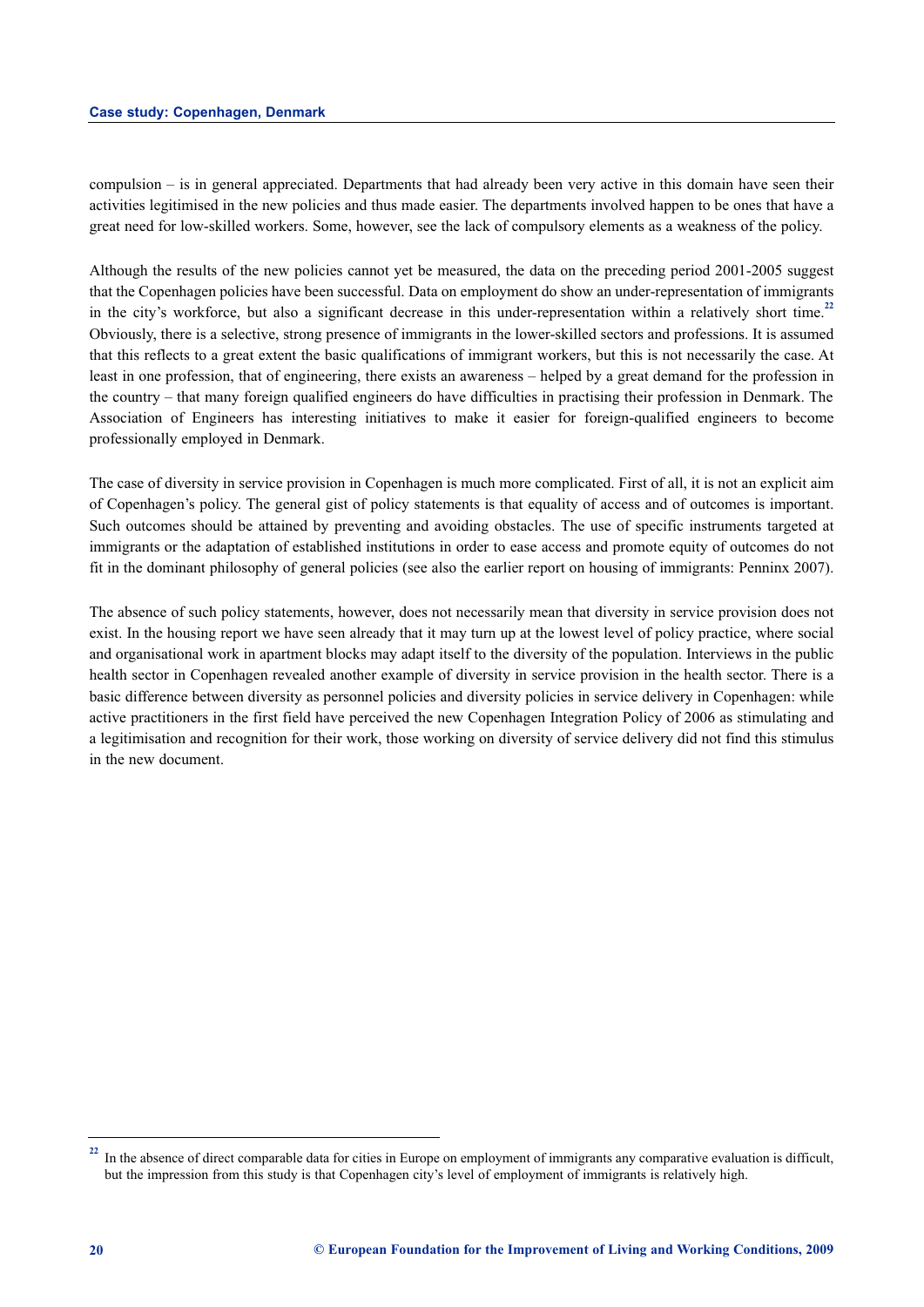# References

City of Copenhagen (2006), *Integration Policy*. Copenhagen: The Employment and Integration Committee. See also: **http://www.kk.dk**.

Danish Institute for Human Rights (2006), *Annual Report 2005*. Copenhagen: DIHR.

[DRC, Dokumentati](http://www.kk.dk)ons- og rädgivningscenteret om racediskrimination (2007), *Diskriminationsrapport for Københavns Kommune 2006-2007*. København: DRC.

Erlandsen, E, J. Lundsgaard & F.Huefner (2006), *The Danish Housing Market: Less subsidy and more flexibility*, Economics Department Working Paper nr. 513 (OECD-report on Denmark).

Folkesundhed København (2006), *Sundhed på dit sprog. Evalueringsrapport* København: Folkesundhed København

Frǿlund Thomson, J. P. (2006), *Konflikten om de nye danskere*. Copenhagen: Akademisk Forlag.

Goul Andersen, J. (2006), *Immigration and the Legitimacy of the Scandinavian Welfare State: Some Preliminary Findings*. AMID Working Paper Series 53. **http://www.amid.dk/pub/papers/AMID\_53-2006\_Jorgen\_Goul\_Andersen.pdf**.

Hedetoft, U. (2006), *Denmark: Integrating Immigrants into a Homogeneous Welfare State*. **[http://www.migrationinformation.org/Profiles/display.cfm?ID=27](http://www.amid.dk/pub/papers/AMID_53-2006_Jorgen_Goul_Andersen.pdf)**

Københavns Kommune (2005), P*ersonalepolitisk Regnskab 2005*. København: Københavns Kommunes [Økonomiforvaltning \(KFF\).](http://www.migrationinformation.org/Profiles/display.cfm?ID=27)

Ministeriet for Flygtninge, Invandrare og Integration (2007), *Tal og fakta – befolkningsstatistik om udlaendinge*. København: Ministeriet for Flygtninge, Invandrare og Integration.

Ministry of Refugees, Immigration and Integration Affairs (2006a), *A new chance for everyone – the Danish Government's integration plan*. Copenhagen: Ministry of Refugees, Immigration and Integration Affairs.

Ministry of Refugees, Immigration and Integration Affairs (2006b), *SOPEMI Report to OECD 2006*. Copenhagen: Ministry of Refugees, Immigration and Integration Affairs.

Nour, S.& L. Nelleman Thisted (Eds) (2005), *Diversity in the workplace. When we are equal but not the same*. Copenhagen: Børsens Forlag.

Penninx, R. (2007), *Housing of Immigrants in the city of Copenhagen, Denmark. A report in the framework of the CLIPproject*. Amsterdam: IMES.

Penninx, R. & M. Martiniello (2004), 'Integration processes and policies. State of the art and lessons', in R. Penninx, K. Kraal, M. Martiniello & S. Vertovec (eds.), *Citizenship in European Cities. Immigrants, local politics and integration policies*, 139-164. Aldershot/Burlington: Ashgate.

Skifter Andersen, H., H.T. Andersen & T. Ærø (2000), 'Social polarisation in a segmented housing market: social segregation in Greater Copenhagen', *Danish Journal of Geography*, Vol. 100.